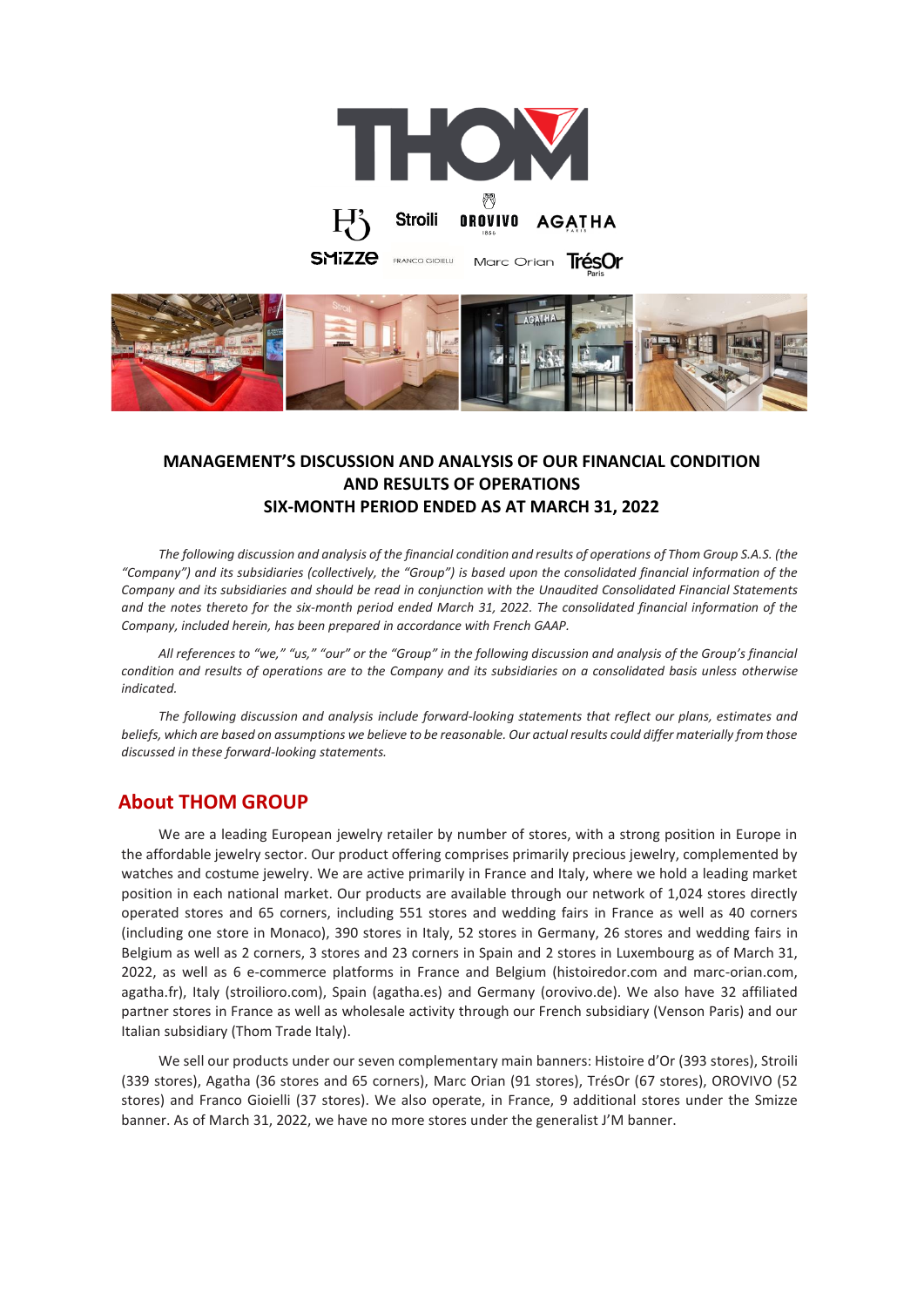# **1) Financial Information**

## **a) Reporting**

This discussion and analysis is part of the report required under the indenture dated as of February 4, 2021, governing €370 million aggregate principal amount of Goldstory S.A.S's 5.375% Fixed Rate Senior Secured Notes (the "Fixed Rate Notes") and €250 million aggregate principal amount of its Floating Rate Senior Secured Notes (the "Floating Rate Notes" and, together with the Fixed Rate Notes, the "Senior Secured Notes") for the six-month period ended March 31, 2022.

## **b) Accounting principles**

We have prepared our historical financial statements in accordance with French GAAP.

## **c) Key performance indicators**

In evaluating our results of operations, we consider certain key financial and non-financial measures relating to the performance of our business. In addition to the key line items of our consolidated income statement, the principal measures used to evaluate our performance include network sales by perimeter, gross margin, like-for-like network sales and gross margin growth (*i.e.*, excluding the perimeter effect), network contribution, Reported EBITDA, and free cash flow conversion rate.

- *Network sales by perimeter*. Network sales by perimeter represents the apportionment of our network sales among France, Italy and Rest of Europe through all sales channels operated by the Group (*i.e.*, our stores, e-commerce platforms, sales to our affiliated partners and wholesale business).
- *Gross margin*. Gross margin represents the sum of our network sales, revenue from the sale of precious metals, proceeds from insurance for theft and rebates re-invoiced to our suppliers, net of our total cost of goods sold. As we do not operate or own any manufacturing facilities, we rely on independent third parties for the manufacturing of our products. We also consider our gross margin performance by perimeter, consistent with our network sales, and allocate certain income and expenses among perimeters such as rebates received from suppliers and packaging and transportation costs based on business assumptions.
- Like-for-like network sales growth and gross margin growth. Like-for-like network sales growth consists of network sales from like-for-like perimeters in any given period compared with the corresponding financial period of the prior financial year, expressed as a percentage change between the two periods. Like-for-like gross margin growth represents gross margin from likefor-like perimeters in any given period compared with the corresponding period of the prior financial year, expressed as a percentage change between the two periods. Like-for-like perimeters includes our stores, e-commerce platforms, sales to our affiliated partners and historical Stroili wholesale business for its own house brands, including only stores that were open for the entire duration of the two periods being compared and excluding stores opened or closed during those periods. To improve the clarity of the presentation, when a change of perimeter takes place due to a conversion among banners, the perimeter reported for such store in a conversion year is also used as the perimeter reported for such store for the preceding year (regardless of what its banner was in the prior year).
- *Network contribution.* Network contribution represents the sum of our gross margin and our total network direct costs.
- *Reported EBITDA.* Reported EBITDA is defined as net income (loss) attributable to owners of the Company excluding (i) net income (loss) attributable to non-controlling interests, (ii) goodwill amortization, (iii) income tax, (iv) financial income and expense, (v) the change in depreciation, amortization and provisions net of provision reversals, (vi) the contribution of the stores closed during the period, (vii) the *cotisation sur la valeur ajoutée des entreprises* ("**CVAE**"), and (viii) nonrecurring income and expenses, corresponding to all items that are not directly related to our operations or core businesses and that are deemed by management to be non-recurring by their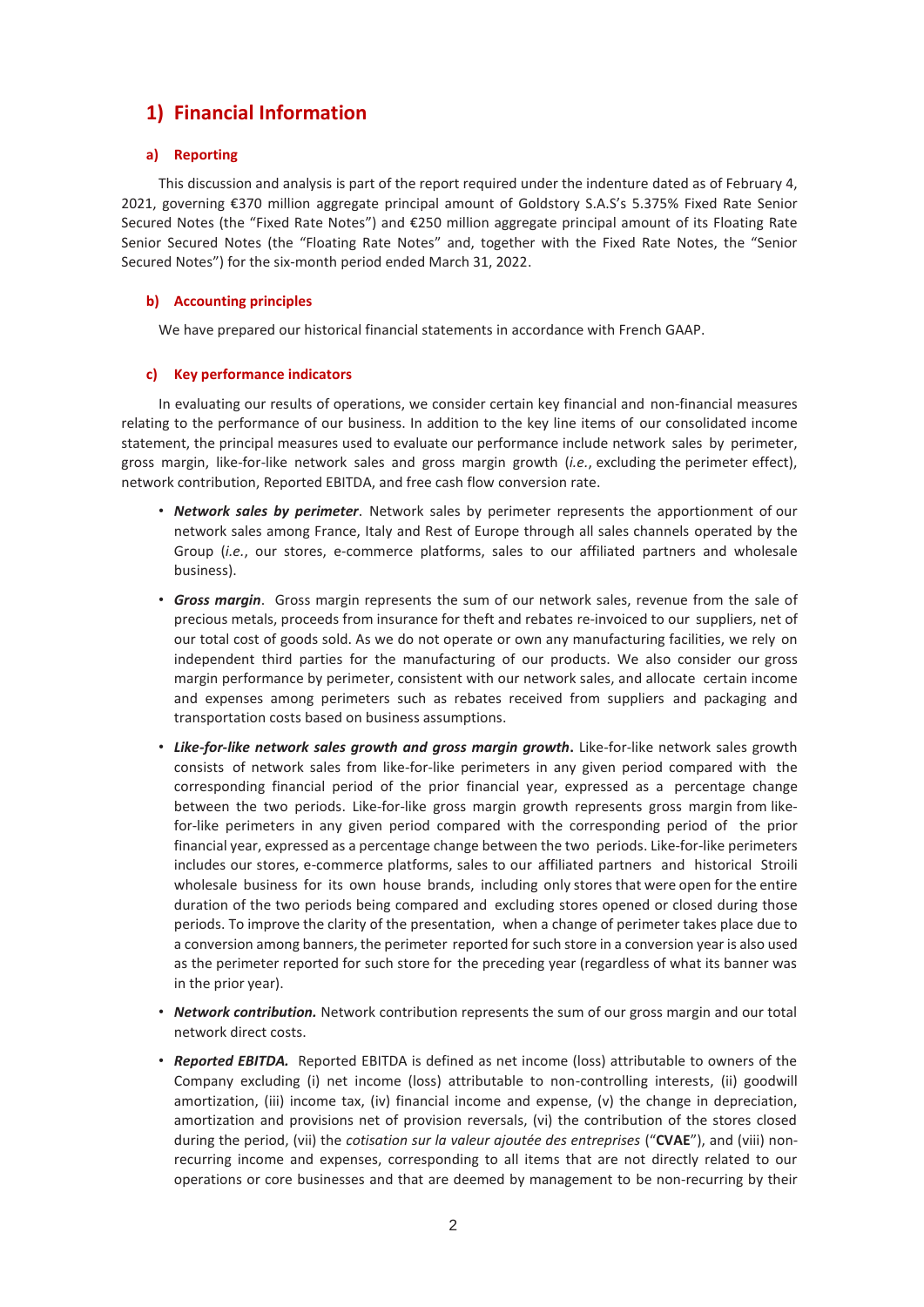nature, including rental or personnel expenses incurred by stores prior to their opening or during renovation works (if such renovation work results in the long-term closure of the store during the renovation). Reported EBITDA is presented in Note 1(d) of our Unaudited Consolidated Financial Statements.

• *Free cash flow conversion rate*. Free cash flow conversion rate represents free cash flow divided by Reported EBITDA generated during the relevant period.

These measures (the "Non-GAAP Metrics") are not defined or presented in accordance with French GAAP or any other internationally accepted accounting principles and may not be comparable to similarly titled measures used by other companies. We present these Non-GAAP Metrics for information purposes only because we believe that they are widely used by certain investors as supplemental measures of performance and liquidity.

## **d) Description of Key Income Statement Line Items**

Below is a brief description of the composition of the key line items of our income statement.

- *Total sales*. Total sales represent total network sales and other sales.
- *Total network sales* represent total revenue recognized in stores located in France, Italy, and Rest of Europe. It also includes revenue generated by our e-commerce platforms, wholesale activities and sales to our affiliated partners. Total network sales are reported net of VAT and discounts granted.
- *Other sales* include primarily sales of precious metals and invoicing to suppliers. Sale of precious metals to foundries consists of revenue recognized either from the gold bought through our gold repurchase and exchange program, which we resell at market prices, or from the gold products that cannot be sold and that are melted down and which we subsequently resell at market prices.
- *Cost of goods sold*. Cost of goods sold is our single largest cost item. It comprises the purchase of finished goods, the purchase of gold bought from individuals (including gift vouchers), changes in inventories, rebates and discounts, customs, breakages, and packaging costs.
- *Direct and indirect operating costs*. Direct and indirect operating costs represent our "other operating expenses" as reported in our financial statements. Our "other operating expenses" represents mainly our rental and rental-related expenses, maintenance costs, marketing and advertising costs, transport costs, professional fees, communication costs, energy related expenses and bank fees mainly associated with payments from customers.
- *Taxes and duties*. Taxes and duties primarily represent regional levies on French companies (*Contribution Economique Territoriale*) that includes CVAE and payroll-related taxes.
- *Personnel expenses*. Personnel expenses represents the wages and salaries of the employees located in our stores and in our headquarters and logistics centers. It includes the gross fixed amount due to our employees and the social contributions that must be paid by employers, and reductions in social security contributions (which replaced the *Crédit d'impôt pour la compétitivité et l'emploi* (CICE), effective January 1, 2019). Charges related to any legal profit-sharing schemes are also reported under this line item, as well as any bonus or variable remuneration paid to our employees, based mainly on sales results.
- *Change in depreciation, amortization and provisions net of provision reversals*. Change in depreciation, amortization and provisions net of provision reversals represents the depreciation and amortization of our fixed assets, the provisions for depreciation of our current assets (such as inventories and trade receivables) and the provisions for contingencies, liabilities, and our loyalty program. Reversals of provisions are also reported in this line item.
- *Operating income*. Operating income represents operating revenue net of operating expenses described above, before financial expenses, non-recurring items, income tax, goodwill amortization and non-consolidated interests.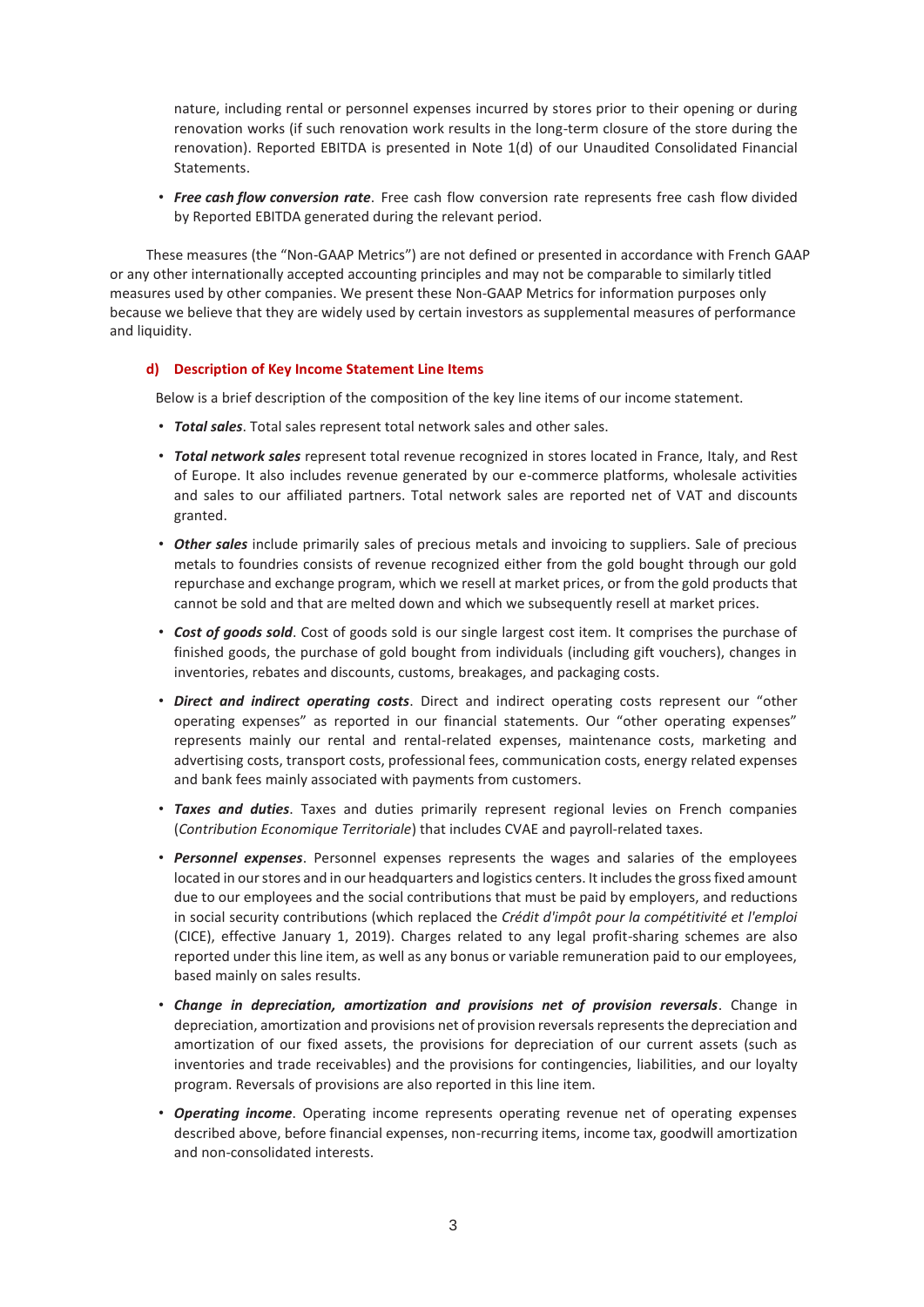- *Financial expense*. Until February 26, 2021, financial expense mostly represented interest on our 2017 Term Loan B Facilities (the "TLB"), net of hedging of interest rate instruments, and capitalized interest on convertible bonds. The remaining part was composed of financial expenses relating to interest on bilateral loans and the revolving credit facility (the "RCF") in place until then, amortization of the Original Issue Discount, customers' deferred payments and foreign currency expenses. Since February 26, 2021, finance expense mostly represents interest on our proceed loans and intercompany loan with Goldstory S.A.S, net of hedging of interest rate instruments. The remaining part is composed of financial expenses related to interest on our new revolving credit facility (the "New RCF"), full amortization of the remaining bond redemption premium in relation of the TLB reimbursement, customers' deferred payments and foreign currency expenses.
- *Non-recurring income and expenses*. Non-recurring income and expenses represents all items that are not directly related to our operations or core businesses, and that are considered by management as non-recurring by their nature, such as rental or personnel expenses incurred by stores prior to opening or during renovation work if the latter results in the long-term closure of stores.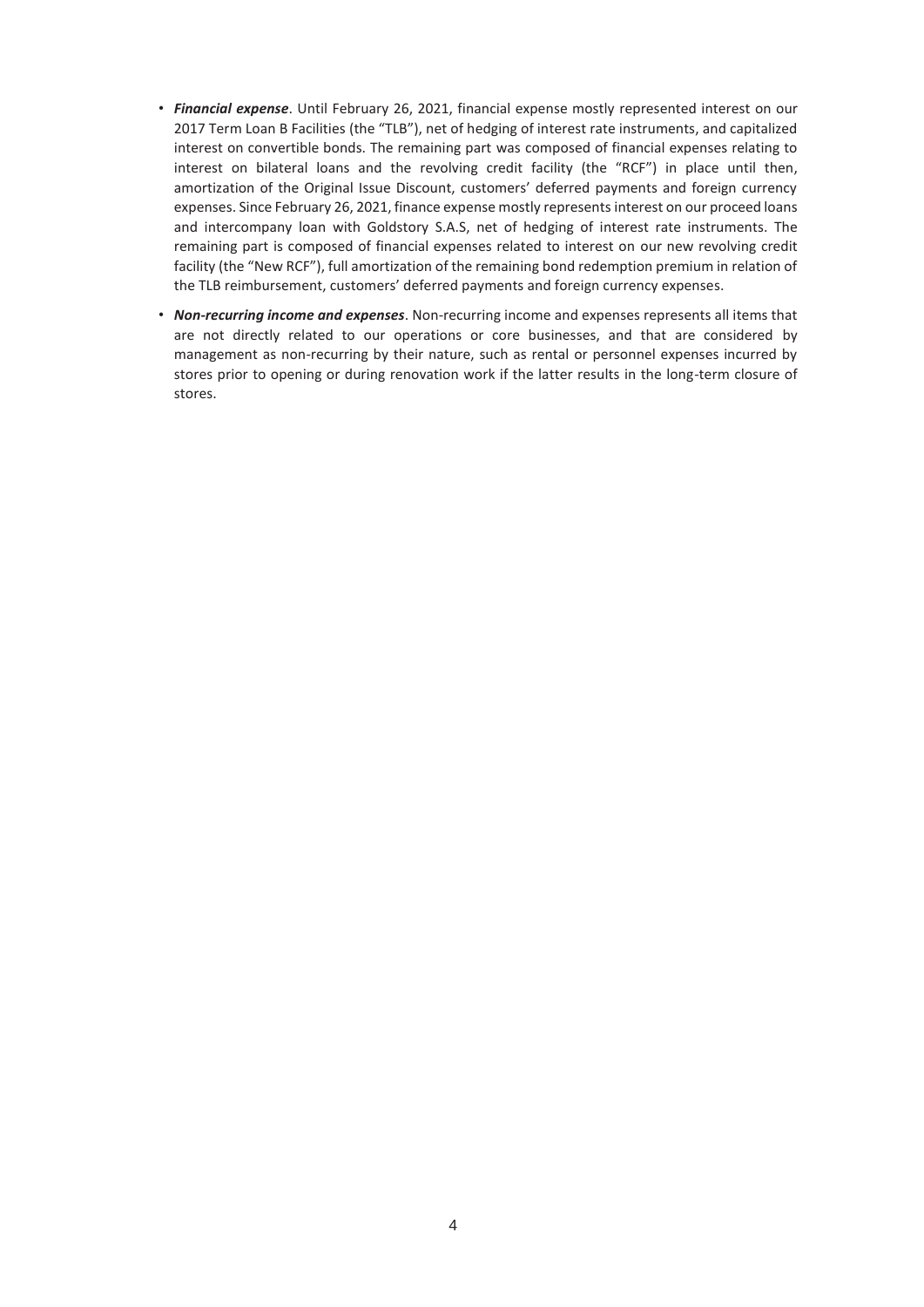# **2) Results of Operations for the six-month period ended March 31, 2022 compared to the six-month period ended March 31, 2021**

# A. Income Statement

The table below sets forth certain line items from our income statement for the six-month periods ended March 31, 2022 and 2021.

|                                              |    |        | <b>Second Quarter</b> |           |               |         | Year-to-Date |         |             | <b>LTM Ended</b><br>March |
|----------------------------------------------|----|--------|-----------------------|-----------|---------------|---------|--------------|---------|-------------|---------------------------|
| In $\epsilon$ m                              |    | 2021   | 2022                  | Var. $mE$ | <b>Var. %</b> | 2021    | 2022         | Var. m€ | Var. %      | 2022                      |
| <b>Total Sales</b>                           | a) | 106.3  | 185.8                 | 79.6      | 74.9%         | 345.9   | 506.1        | 160.2   | 46.3%       | 871.1                     |
| Other operating income                       | b) | 4.5    | 1.7                   | (2.8)     | $(62.0)\%$    | 7.3     | 3.5          | (3.9)   | (52.7)%     | 14.0                      |
| Cost of goods sold                           | C) | (33.7) | (63.0)                | (29.3)    | $(86.9)\%$    | (107.0) | (168.7)      | (61.7)  | (57.6)%     | (302.7)                   |
| Personnel expenses                           | g) | (36.6) | (58.6)                | (22.0)    | (60.2)%       | (84.5)  | (121.7)      | (37.3)  | (44.1)%     | (211.0)                   |
| Direct and indirect operating costs          | h) | (38.1) | (50.9)                | (12.8)    | $(33.7)\%$    | (81.8)  | (100.6)      | (18.8)  | (23.0)%     | (183.1)                   |
| Taxes and duties                             | i) | (1.5)  | (2.3)                 | (0.8)     | $(51.8)\%$    | (3.7)   | (4.9)        | (1.1)   | $(30.9)\%$  | (9.1)                     |
| Depreciation, amortisation & provisions, Net |    | (10.5) | (6.2)                 | 4.4       | 41.4%         | (21.8)  | (11.2)       | 10.5    | 48.4%       | (27.0)                    |
| <b>Operating income</b>                      | f) | (9.6)  | 6.6                   | 16.2      | 168.7%        | 54.5    | 102.5        | 48.0    | 88.1%       | 152.2                     |
| Financial income (expense)                   | k) | (14.2) | (7.3)                 | 6.9       | 48.7%         | (27.1)  | (14.8)       | 12.3    | 45.3%       | (37.6)                    |
| Income (expense) from recurring operations   |    | (23.8) | (0.7)                 | 23.1      | 97.1%         | 27.3    | 87.6         | 60.3    | 220.5%      | 114.6                     |
| Non-recurring income (expense)               |    | (2.7)  | 5.6                   | 8.3       | 306.1%        | (10.4)  | 4.2          | 14.6    | 140.3%      | 1.3                       |
| Income tax                                   | m) | 9.6    | (3.8)                 | (13.4)    | (139.6)%      | (3.4)   | (28.4)       | (25.0)  | $(743.1)\%$ | (40.6)                    |
| Non-controlling interests                    |    | (0.0)  | 0.0                   | 0.0       | n/a           | (0.0)   | 0.1          | 0.1     | n/a         | 0.1                       |
| <b>Net income (loss)</b>                     |    | (17.0) | 1.2                   | 18.2      | 106.9%        | 13.5    | 63.6         | 50.1    | 369.7%      | 75.4                      |

The table below sets forth our operating KPIs derived from the income statement, namely gross margin, network contribution and Reported EBITDA, for the six-month periods ended March 31, 2022 and 2021.

|                                   |    |        | <b>Second Quarter</b> |                   |             |         | Year-to-Date |           |               | <b>LTM Ended</b><br>March |
|-----------------------------------|----|--------|-----------------------|-------------------|-------------|---------|--------------|-----------|---------------|---------------------------|
|                                   |    |        |                       | <b>Variations</b> |             |         | Variations   |           |               |                           |
| In $\epsilon$ m                   |    | 2021   | 2022                  | Var. $mE$         | Var. %      | 2021    | 2022         | Var. $mE$ | <b>Var. %</b> | 2022                      |
| <b>Total Sales</b>                | a) | 106.3  | 185.8                 | 79.6              | 74.9%       | 345.9   | 506.1        | 160.2     | 46.3%         | 871.1                     |
| Cost of goods sold                | c) | (33.7) | (63.0)                | (29.3)            | $(86.9)\%$  | (107.0) | (168.7)      | (61.7)    | $(57.6)\%$    | (302.7)                   |
| Cost reinvoiced                   |    | (0.2)  | (0.2)                 | 0.0               | 9.5%        | (0.5)   | (0.4)        | 0.1       | 11.8%         | (0.7)                     |
| <b>Gross margin</b>               | d) | 72.4   | 122.6                 | 50.3              | 69.5%       | 238.4   | 337.0        | 98.6      | 41.3%         | 567.8                     |
| As a % of Network sales           |    | 68.3%  | 68.3%                 |                   | $0.1$ pp    | 70.4%   | 69.6%        |           | $(0.9)$ pp    | 69.0%                     |
| <b>Total Network direct costs</b> |    | (52.9) | (84.5)                | (31.7)            | (59.9)%     | (120.7) | (170.4)      | (49.7)    | $(41.2)\%$    | (296.9)                   |
| <b>Network contribution</b>       | e) | 19.5   | 38.1                  | 18.6              | 95.5%       | 117.7   | 166.5        | 48.8      | 41.5%         | 270.9                     |
| As a % of Network sales           |    | 18.4%  | 21.2%                 |                   | $2.8$ pp    | 34.8%   | 34.4%        |           | $(0.4)$ pp    | 32.9%                     |
| <b>Indirect Costs</b>             |    | (18.3) | (24.8)                | (6.5)             | (35.5)%     | (40.4)  | (51.4)       | (11.0)    | $(27.1)\%$    | (89.2)                    |
| <b>Closed Stores</b>              |    | 0.1    | (0.1)                 | (0.2)             | $(181.2)\%$ | (0.1)   | (0.0)        | 0.0       | 62.1%         | 0.3                       |
| <b>Reported EBITDA</b>            | f) | 1.3    | 13.2                  | 11.9              | 954.5%      | 77.2    | 115.1        | 37.9      | 49.1%         | 182.0                     |
| As a % of Network sales           |    | 1.2%   | 7.4%                  |                   | 6.2 pp      | 22.8%   | 23.8%        |           | $1.0$ pp      | 22.1%                     |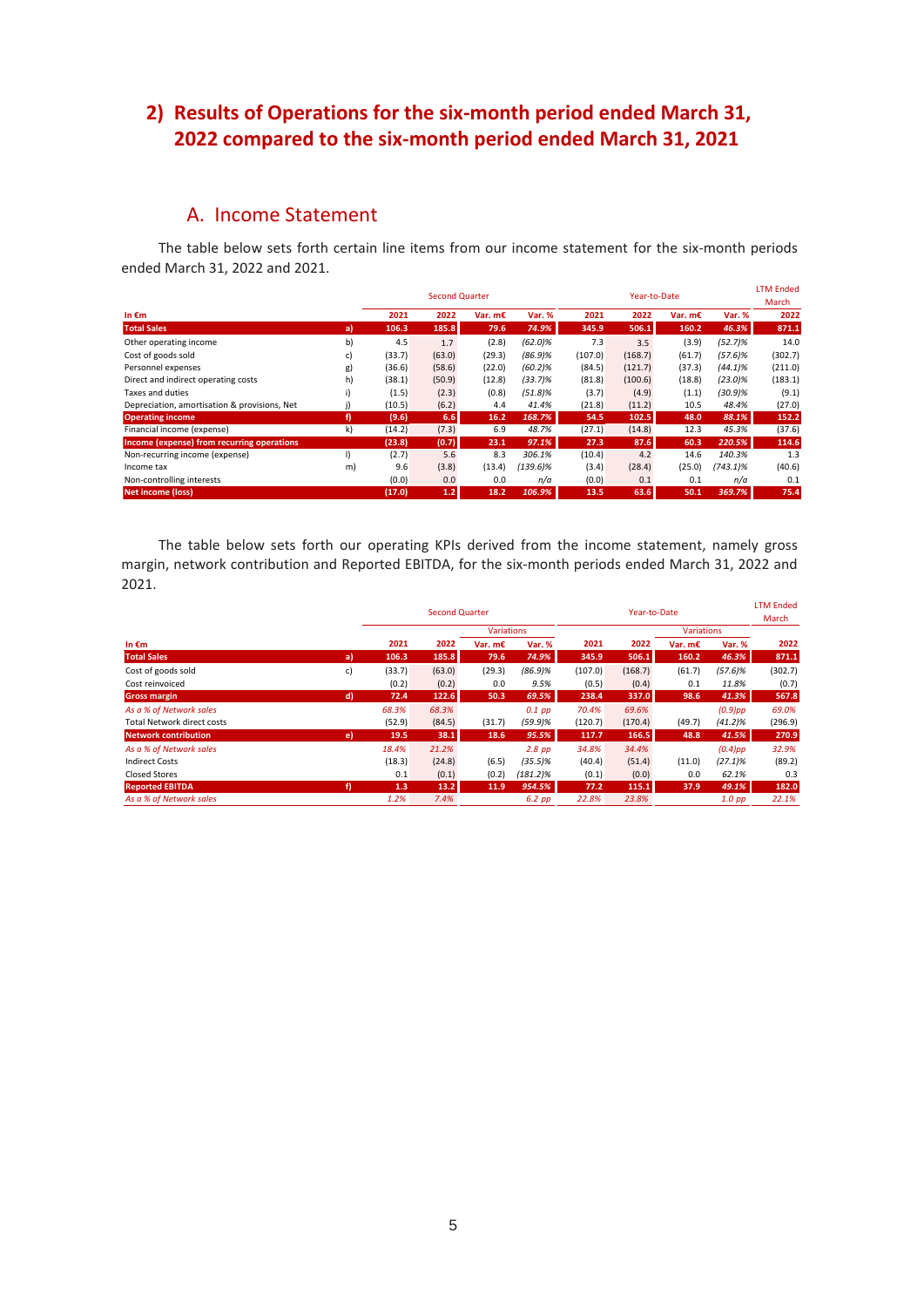### a) **Total sales**

The table below presents the detail of our total sales for the six-month periods ended March 31, 2022 and 2021.

|                                 |       |       | <b>Second Quarter</b> |         |       |       | Year-to-Date |         |  |  |
|---------------------------------|-------|-------|-----------------------|---------|-------|-------|--------------|---------|--|--|
| In $\epsilon$ m                 | 2021  | 2022  | Var. $mE$             | Var. %  | 2021  | 2022  | Var. $mE$    | Var. %  |  |  |
| <b>Network sales</b>            | 106.0 | 179.5 | 73.5                  | 69.3%   | 338.4 | 484.4 | 145.9        | 43.1%   |  |  |
| Sales of precious metals        | 0.0   | 5.9   | 5.9                   | n/a     | 6.5   | 20.5  | 14.0         | 216.2%  |  |  |
| Invoicing to suppliers          | 0.1   | 0.2   | 0.2                   | 242.0%  | 0.5   | 0.8   | 0.3          | 53.0%   |  |  |
| Purchasing & logistics services | 0.1   | 0.1   | 0.0                   | 0.0%    | 0.2   | 0.2   | 0.0          | 0.0%    |  |  |
| Other                           | 0.1   | 0.1   | (0.0)                 | (18.1%) | 0.3   | 0.2   | (0.1)        | (20.2%) |  |  |
| <b>Other Sales</b>              | 0.3   | 6.3   | 6.1                   | 2183.3% | 7.5   | 21.7  | 14.2         | 190.6%  |  |  |
| <b>Total Sales</b>              | 106.3 | 185.8 | 79.6                  | 74.9%   | 345.9 | 506.1 | 160.2        | 46.3%   |  |  |

In the three-month period ended March 31, 2022, total sales amounted to €185.8 million, an increase of €79.6 million, or 74.9%, from €106.3 million in the three-month period ended March 31, 2021, mainly due to a €73.5 million increase in our network sales and to a €5.9 million increase in our sales of precious metal. Network sales increase is due to the very good performance of stores for Valentine's Day in all our countries, and to a limited impact of sanitary constraints compared to the three-month period ended March 31, 2021 when the network was closed 49% of the time.

In the six-month period ended March 31, 2022, total sales amounted to €506.1 million an increase of €160.2 million, or 46.3%, from €345.9 million in the six-month period ended March 31, 2021, mainly due to a €145.9 million increase in our network sales and to a €14.0 million increase in our sales of precious metal. Network sales' increase the six-month period ended March 31, 2022 compared to the six-month period ended March 31, 2021 was due to a very good performance of Italy and France and to a limited impact of sanitary constraints compared to the six-month period ended March 31, 2021 when the network was closed 39% of the time. Network Sales also increased due to the integration of Agatha's accounts (under proportional consolidation method), impacting sales for €7.3 million in the six-month period ended March 31, 2022, unlike none in prior year. Sales of precious metals of €12.0 million in France and €8.5 million in Italy mainly related to a sale for hedging purpose in France and to a sale to foundries in the regular course of business in Italy. In 2021, the Group has decided to build a gold inventory and therefore limited sales of gold were achieved in France.

Our e-commerce platforms contributed  $\epsilon$ 10.2 million to our network sales during the three-month period ended March 30, 2022 and €29.3 million during the six-month period ended March 31, 2022, and representing, respectively, a decrease of €4.4. million, or 30.1% and a decrease of €10.8 million, or 26.9%, as compared to the same periods the prior year. The decrease of -30.1% in the three-month period ended March 31, 2022 is happening in a tough market environment and after an increase of +171% in the threemonth period ended March 31, 2021 as compared to the three-month period ended March 31, 2020. The level of digital sales is diluted by the strong recovery of stores but remains at a good level of 8% of network sales in France.

## *Closed stores evolution related to the COVID-19 pandemic during the six-month periods ended March 31, 2022 and March 31, 2021*

During the six-month period ended March 31, 2022, the Group hasn't been significantly impacted by COVID-19 pandemic restrictions unlike in the six-month period ended March 31, 2021, when the Group's activity was strongly impacted by the COVID-19 pandemic and the strict lockdown rules imposed in our main countries, which resulted in our stores being temporarily closed as follows:

i. France was impacted by the following restrictions:

## **In YTD 2021**

- From October 28 to November 28, 2020, the country was in full lockdown. All of our stores were closed.
- From February 1, 2021, all stores located in shopping centers bigger than 20,000 sqm had to close (72% of our stores impacted).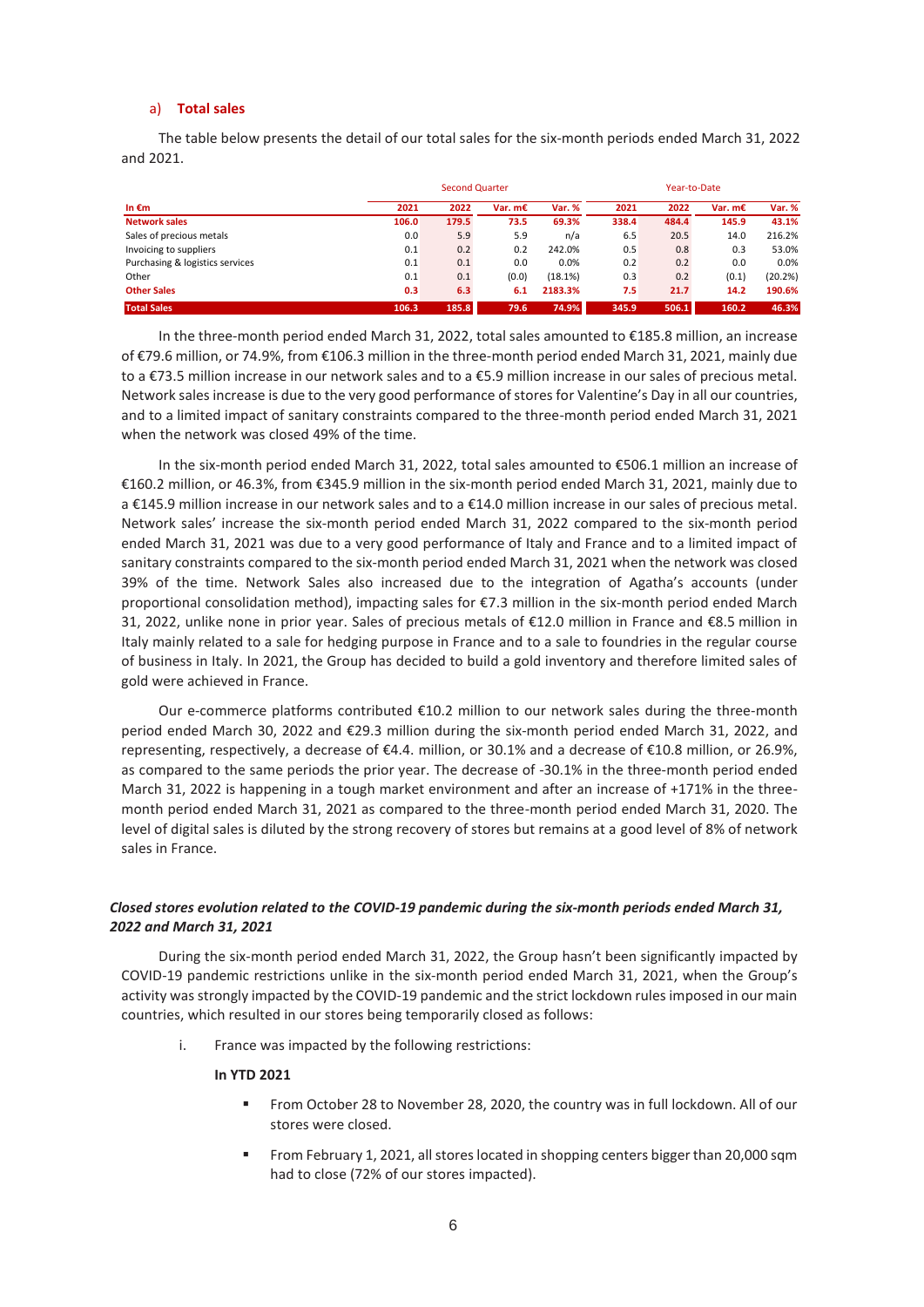- From March 6, 2021, all stores located in shopping centers bigger than 10,000 sqm had to close as well, and from March 20, 2021 a regional lockdown in four French regions, including the Ile-de-France area, was enforced, resulting in 80% of stores being closed in March 2021.
- In addition, a 6 p.m. curfew was in place from January 16, 2021 until March 20, 2021, when it was pushed back to 7 p.m. impacting with a lesser impact our stores.

## **In YTD 2022**

- No lockdown or stores closed related to COVID-19 related restrictions in France. However, France's activity and stores organization were slightly impacted by COVID-19 cases among our employees which compelled the Group to close temporarily certain of its stores or to suffer from the lack of employees in some stores.
- ii. Italy was impacted by the following restrictions:

## **In YTD 2021**

- From November 6 to December 3, 2020, all our stores were closed in several regions, including Northern Italy, where our footprint is most important. In other regions, stores were closed only during weekends. Since December 3, 2020, some stores that were fully closed reopened during weekdays but all remained closed on weekends, public holidays and on the eve of public holidays, resulting in 50% of our stores being closed in November 2020, and 39% in December 2020.
- In January and February 2021, stores remained closed over weekends and public holidays and were also fully closed depending on the "color" of the regions in which they were located (COVID-19 pandemic-related restrictions vary from one region to another depending on the region's classification as red, orange, yellow or white). From January 17 to January 24, 2021, Northern Italy, where most of our Italian stores are located, was in full lockdown. The measures resulted in 45% of our stores being closed in January 2021 and 26% in February 2021.
- From March 15, 2021, almost 60% of our network was closed because the stores were located in a "red zone."

## **In YTD 2022**

- No specific restrictions were imposed the six-month period ended March 31, 2022.
- iii. Germany was impacted by the following restrictions:

## **In YTD 2021**

- From December 16, 2020 (or, in the case of a few stores, December 14, 2020) until December 31, 2020, stores were fully closed, resulting in 48% of our stores being closed in December 2020 and 100% in January and February 2021.
- From March 2021, depending on the rates of infection in each länder and on local regulations, some shops were authorized to fully reopen, some only in Click&Meet and most stores had to remain closed, resulting in 71% of our network being closed in March 2021.

## **In YTD 2022**

Stores' access was restricted to vaccinated or recovered customers (the "2G" rule) since November 2021 in some regions and since the December 8, 2021 for the remaining ones due to COVID-19 pandemic. Vaccination rate in Germany is still low and the traffic in our stores was slowed down. Also, due to COVID-19, some shops were heavily impacted by absences of employees and sales assistants had to be replaced by people from other stores, when possible. Some stores were even running without a manager.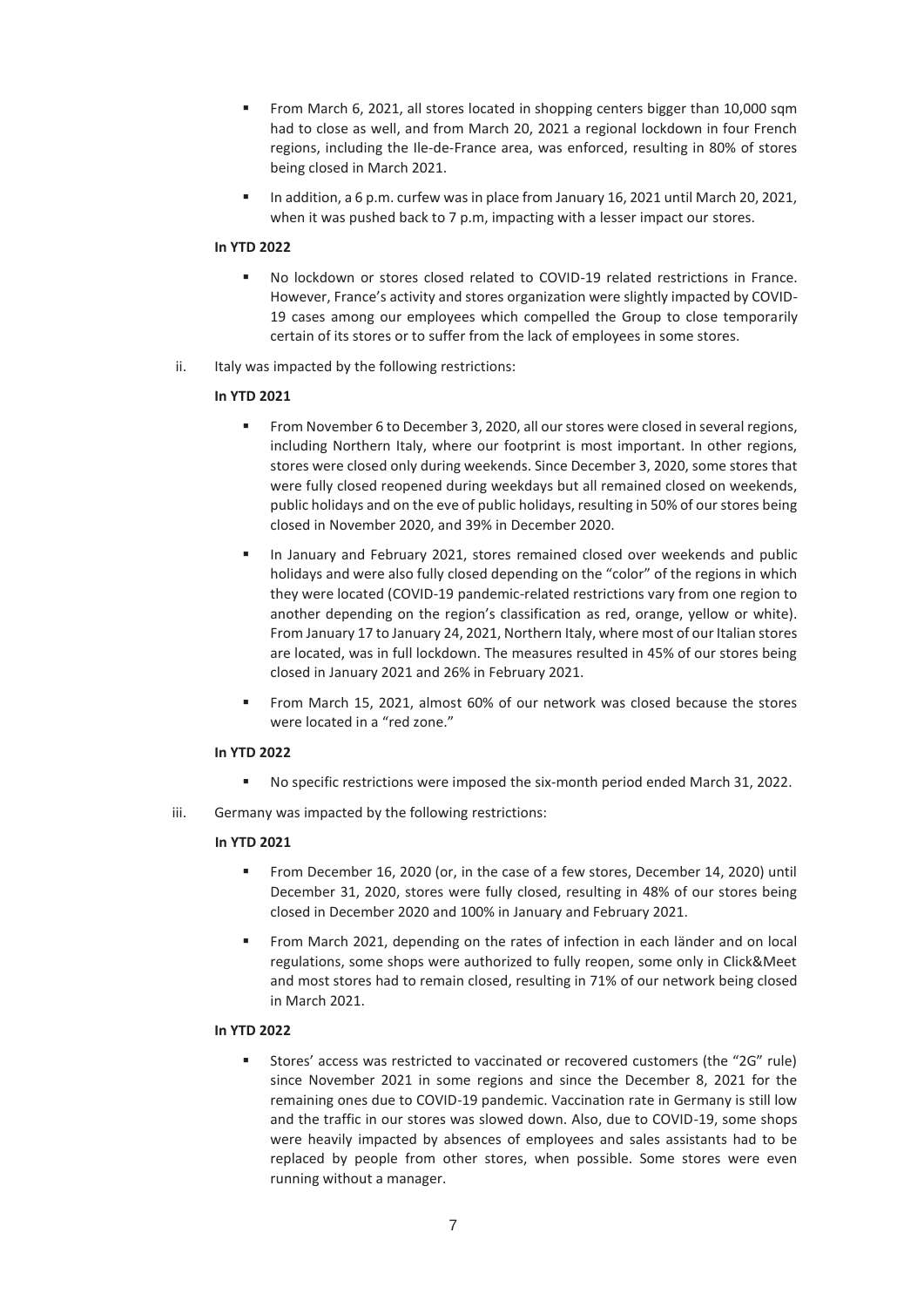■ Since February 2022, there were no more restrictions to access stores.

In the six-month period ended March 31, 2022, the Group didn't face any COVID-19 related restrictions. The network has open 100% of the time.

As a reminder, the tables below present the network closure average which is the monthly average of the percentage of stores closed for each day during the month due to COVID-19 pandemic restrictions across our geographies for the three-month and six-month periods ended March 31, 2021. (39% on average for YTD 2021 compared to 0% in YTD 2022).

|                   |        | Q1 2021  |                          | Q2 2021                  |          |          |           |               |               |
|-------------------|--------|----------|--------------------------|--------------------------|----------|----------|-----------|---------------|---------------|
|                   |        |          |                          |                          |          |          |           |               | Q2 22 &       |
| In $%$            | oct-20 | $nov-20$ | $dec-20$                 | $jan-21$                 | $feb-21$ | $mar-21$ | Q2 21     | <b>YTD 21</b> | <b>YTD 22</b> |
| France            | 6%     | 90%      | -                        |                          | 72%      | 80%      | 50%       | 41%           |               |
| Italy             |        | 50%      | 39%                      | 45%                      | 26%      | 60%      | 44%       | 37%           |               |
| Germany           |        | -        | 48%                      | 98%                      | 98%      | 71%      | 87%       | 51%           |               |
| Belgium           |        | 100%     | $\overline{\phantom{a}}$ |                          |          | 15%      | <b>5%</b> | 19%           |               |
| Luxembourg        |        |          | -                        | $\overline{\phantom{a}}$ |          |          |           |               |               |
| <b>Thom Group</b> | 3%     | 69%      | 18%                      | 23%                      | 53%      | 70%      | 49%       | 39%           |               |

#### *Network sales by activity, perimeter, by channel and by brands*

The table below presents the network sale by activity for the six-month periods ended March 31, 2022 and 2021.

| In $\epsilon$ m                                 | 2021  | 2022  | Var. $mE$ | Var. %     | 2021  | 2022  | Var. $mE$ | Var. %  |
|-------------------------------------------------|-------|-------|-----------|------------|-------|-------|-----------|---------|
| Stores - LFL                                    | 86.8  | 157.0 | 70.3      | 81.0%      | 285.7 | 424.1 | 138.4     | 48.4%   |
| Stores - Change in perimeter                    | 1.7   | 2.9   | 1.2       | 68.0%      | 5.0   | 7.1   | 2.1       | 41.7%   |
| E-commerce                                      | 14.6  | 10.2  | (4.4)     | (30.1%)    | 40.0  | 29.3  | (10.8)    | (26.9%) |
| <b>Total BtoC</b>                               | 103.1 | 170.1 | 67.0      | 65.0%      | 330.8 | 460.5 | 129.7     | 39.2%   |
| Wholesale - LFL                                 | 0.7   | (0.1) | (0.8)     | (111.7%)   | 1.7   | 0.7   | (1.0)     | (61.5%) |
| Wholesale - Change in perimeter                 | 0.6   | 4.5   | 3.9       | 663.3%     | 1.5   | 9.6   | 8.2       | 563.5%  |
| Affiliates                                      | 1.5   | 2.2   | 0.7       | 44.5%      | 4.1   | 6.0   | 1.9       | 45.0%   |
| <b>Total BtoB</b>                               | 2.8   | 6.7   | 3.9       | 137.8%     | 7.3   | 16.3  | 9.0       | 123.3%  |
| Agatha                                          | 0.0   | 2.6   | 2.6       | n/a        | 0.0   | 7.3   | 7.3       | n/a     |
| Other Incubating Projects - LFL                 | 0.0   | 0.1   | 0.1       | n/a        | 0.0   | 0.1   | 0.1       | n/a     |
| Other Incubating Projects - Change in Perimeter | 0.1   | 0.0   | (0.1)     | $(90.4\%)$ | 0.3   | 0.1   | (0.2)     | (59.0%) |
| <b>Total Incubating Projects</b>                | 0.1   | 2.7   | 2.6       | 2349.6%    | 0.3   | 7.6   | 7.2       | 2099.9% |
| <b>Total Network Sales</b>                      | 106.0 | 179.5 | 73.5      | 69.3%      | 338.4 | 484.4 | 145.9     | 43.1%   |

The table below presents the detail of our network sales by perimeter on a like-for-like basis for the six-month periods ended March 31, 2022 and 2021.

| In $\epsilon$ m                    |       |       | <b>Second Quarter</b> |               |       | Year-to-Date |           |        |  |
|------------------------------------|-------|-------|-----------------------|---------------|-------|--------------|-----------|--------|--|
|                                    | 2021  | 2022  | Var. $mE$             | <b>Var. %</b> | 2021  | 2022         | Var. $mE$ | Var. % |  |
| Network sales France               | 64.8  | 109.3 | 44.4                  | 68.5%         | 224.7 | 297.3        | 72.6      | 32.3%  |  |
| Network sales Italy                | 31.8  | 47.9  | 16.1                  | 50.5%         | 85.6  | 131.3        | 45.7      | 53.3%  |  |
| Network sales RoE                  | 5.4   | 10.1  | 4.6                   | 85.6%         | 17.2  | 25.6         | 8.4       | 49.1%  |  |
| Total network sales on a LFL basis | 102.0 | 167.2 | 65.1                  | 63.8%         | 327.5 | 454.2        | 126.7     | 38.7%  |  |
| Change in perimeter                | 3.9   | 12.3  | 8.3                   | 211.9%        | 10.9  | 30.2         | 19.3      | 176.1% |  |
| <b>Network sales</b>               | 106.0 | 179.5 | 73.5                  | 69.3%         | 338.4 | 484.4        | 145.9     | 43.1%  |  |

The table below presents the detail of our network sales by distribution channel on a like-for-like basis for the six-month periods ended March 31, 2022 and 2021.

|                                    |       |       | <b>Second Quarter</b> |               | Year-to-Date |       |         |         |
|------------------------------------|-------|-------|-----------------------|---------------|--------------|-------|---------|---------|
| In $\epsilon$ m                    | 2021  | 2022  | Var. $mE$             | <b>Var. %</b> | 2021         | 2022  | Var. m€ | Var. %  |
| Store & corner                     | 86.8  | 157.0 | 70.3                  | 81.0%         | 285.7        | 424.1 | 138.4   | 48.4%   |
| E-commerce                         | 14.6  | 10.2  | (4.4)                 | (30.1%)       | 40.0         | 29.3  | (10.8)  | (26.9%) |
| Wholesale (*)                      | 0.7   | (0.1) | (0.8)                 | (111.7%)      | 1.7          | 0.7   | (1.0)   | (61.5%) |
| Other                              | 0.0   | 0.1   | 0.0                   | 2313.4%       | 0.0          | 0.1   | 0.1     | 1312.2% |
| Total network sales on a LFL basis | 102.0 | 167.2 | 65.1                  | 63.8%         | 327.5        | 454.2 | 126.7   | 38.7%   |
| Change in perimeter                | 3.9   | 12.3  | 8.3                   | 211.9%        | 10.9         | 30.2  | 19.3    | 176.1%  |
| <b>Network sales</b>               | 106.0 | 179.5 | 73.5                  | 69.3%         | 338.4        | 484.4 | 145.9   | 43.1%   |

*(\*) The life-for-like perimeter for wholesale represents only the historical part of wholesale included in the Italian subsidiary Stroili. The data is not easily readable as there has been change in scope for this activity. Please refer to Network Sales by activity above for a full view of the wholesale activity.*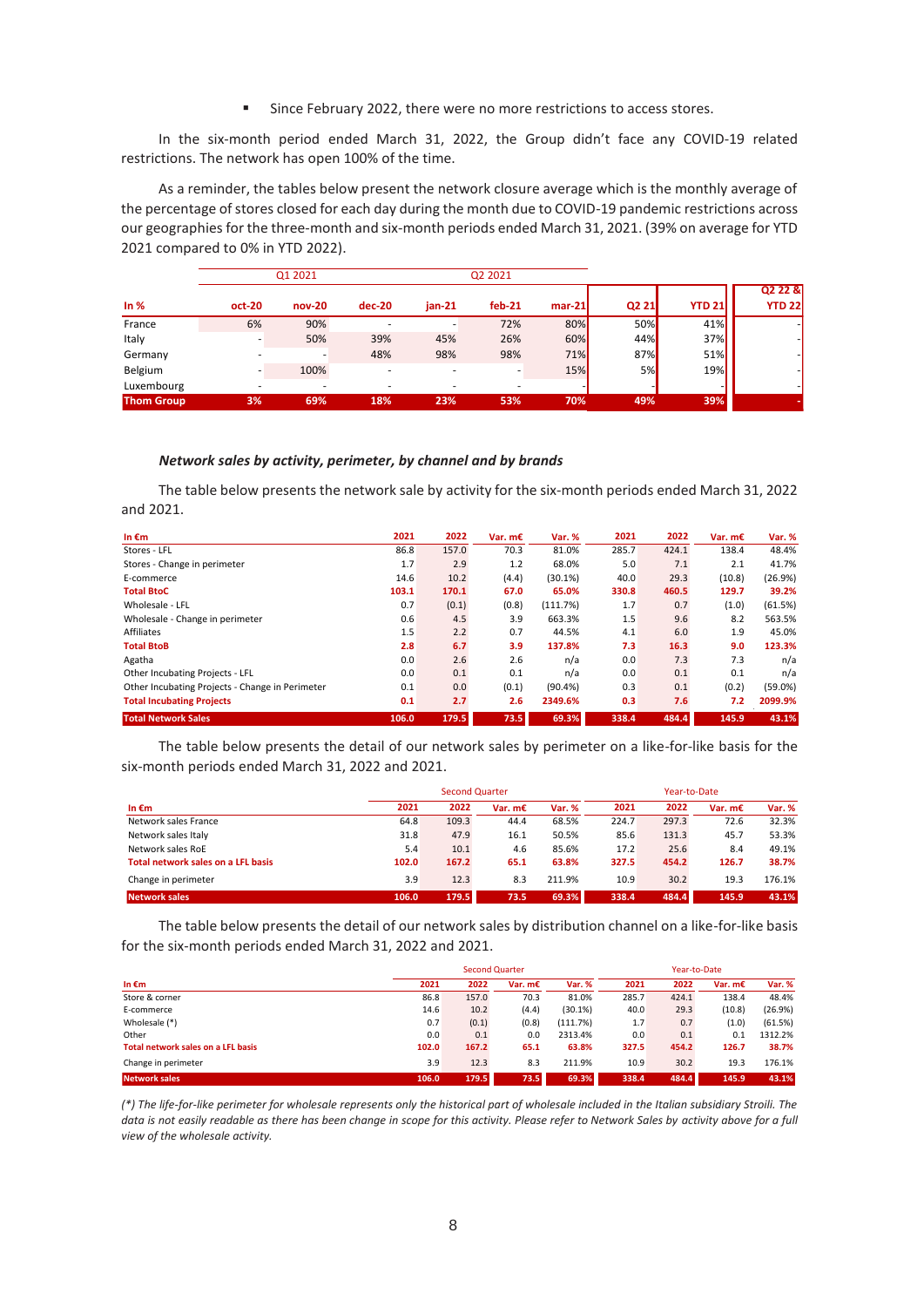The table below presents the detail of our network sales by banner on a like-for-like basis for the sixmonth periods ended March 31, 2022 and 2021.

|                                    |       | <b>Second Quarter</b> |           |         |       | Year-to-Date |           |        |  |
|------------------------------------|-------|-----------------------|-----------|---------|-------|--------------|-----------|--------|--|
| In $\epsilon$ m                    | 2021  | 2022                  | Var. $mE$ | Var. %  | 2021  | 2022         | Var. $mE$ | Var. % |  |
| Histoire d'Or                      | 62.3  | 96.8                  | 34.6      | 55.5%   | 200.8 | 262.1        | 61.3      | 30.5%  |  |
| Stroili                            | 29.1  | 43.4                  | 14.4      | 49.4%   | 77.8  | 118.7        | 40.9      | 52.5%  |  |
| Marc Orian                         | 5.9   | 14.3                  | 8.3       | 140.4%  | 27.6  | 39.3         | 11.7      | 42.4%  |  |
| Franco Gioielli                    | 1.9   | 3.1                   | 1.2       | 62.2%   | 5.3   | 8.6          | 3.3       | 63.0%  |  |
| TrésOr                             | 2.0   | 4.3                   | 2.4       | 121.1%  | 8.5   | 12.0         | 3.5       | 41.0%  |  |
| Orovivo                            | 0.5   | 5.0                   | 4.5       | 845.6%  | 6.4   | 12.4         | 5.9       | 92.0%  |  |
| Other                              | 0.4   | 0.2                   | (0.2)     | (49.4%) | 1.0   | 1.1          | 0.1       | 12.6%  |  |
| Total network sales on a LFL basis | 102.0 | 167.2                 | 65.1      | 63.8%   | 327.5 | 454.2        | 126.7     | 38.7%  |  |
| Change in perimeter                | 3.9   | 12.3                  | 8.3       | 211.9%  | 10.9  | 30.2         | 19.3      | 176.1% |  |
| <b>Total network sales</b>         | 106.0 | 179.5                 | 73.5      | 69.3%   | 338.4 | 484.4        | 145.9     | 43.1%  |  |

In the three-month period ended March 31, 2022, on a like-for-like basis, our network sales increased by €65.1 million, or 63.8%, to €167.2 million compared to €102.0 million in the three-month period ended March 31, 2021. The increase in like-for-like sales was mainly due to a very good performance of stores for Valentine's Day, and to a limited impact of sanitary constraints compared to the same period in prior year, explained by a network fully open the three-month period ended March 31, 2022 compared to a 49% network closed on average in the three-month period ended March 31, 2021.

In the six-month period ended March 31, 2022, on a like-for-like basis, our network sales increased by €126.7 million, or 38.7%, to €454.2 million compared to €327.5 million in the six-month period ended March 31, 2021. The increase in like-for-like sales was mainly due to store sales growth at a higher pace than market in Italy and France, with a very good performance for Valentine's Day, and to a limited impact of sanitary constraints compared to the same period in prior year, explained by a network fully open the six-month period ended March 31, 2022 compared to a 39% network closed on average in the six-month period ended March 31, 2021. France benefited from an increase in brand attractiveness and the development of omnichannel sales (+30% inventory 2.0 vs. last year). Italy benefited from a reorganization of the salesforce, the development of a new offering (to both develop sales and benefit from Group purchasing synergies), and a new brand positioning.

Our two main banners, Histoire d'Or and Stroili, performed very well, with 30.5% and 52.5% increases, respectively, in network sales in the six-month period ended March 31, 2022 compared to the six-month period ended March 31, 2021, mainly due to the increase in brand attractiveness in France and to a new brand positioning in Italy as well as the absence of Covid-19 related restrictions compared to the same period last year.

| In $\epsilon$ m                  | 2021 | 2022 | Var. $mE$ | Var. % | 2021 | 2022              | Var. m€ | Var. % |
|----------------------------------|------|------|-----------|--------|------|-------------------|---------|--------|
| Wholesale (exclu. LFL)           | 0.6  | 3.0  | 2.4       | 398.5% | 1.5  | 8.1               | 6.6     | 455.0% |
| Agatha                           | 0.0  | 2.6  | 2.6       | n/a    | 0.0  | 7.3               | 7.3     | n/a    |
| Affiliates                       | 1.5  | 2.3  | 0.8       | 51.7%  | 4.1  | 6.1               | 2.0     | 47.7%  |
| Other Change in perimeter        | 1.8  | 4.4  | 2.5       | 140.5% | 5.3  | 8.7               | 3.4     | 63.0%  |
| <b>Total Change in perimeter</b> | 3.9  | 12.3 | 8.3       | 211.9% | 10.9 | 30.2 <sub>1</sub> | 19.3    | 176.1% |

The table below presents the detail of the change in perimeter for the six-month periods ended March 31, 2022 and 2021.

In the three-month period ended March 31, 2022, the change in perimeter increased by €8.3 million, or 211.9% to €12.3 million, from €3.9 million in the three-month period ended March 31, 2021.

In the six-month period ended March 31, 2022, the change in perimeter increased by €19.3 million, or 176.1% to €30.2 million, from €10.9 million in the six-month period ended March 31, 2021.

The increase, in the three-month and six-month periods ended March 31, 2022, is mainly explained by the development of the wholesale business and the consolidation of Agatha from October 1, 2021, resulting respectively in an increase of €6.6 million and €7.3 million compared to the six-month period ended March 31, 2021.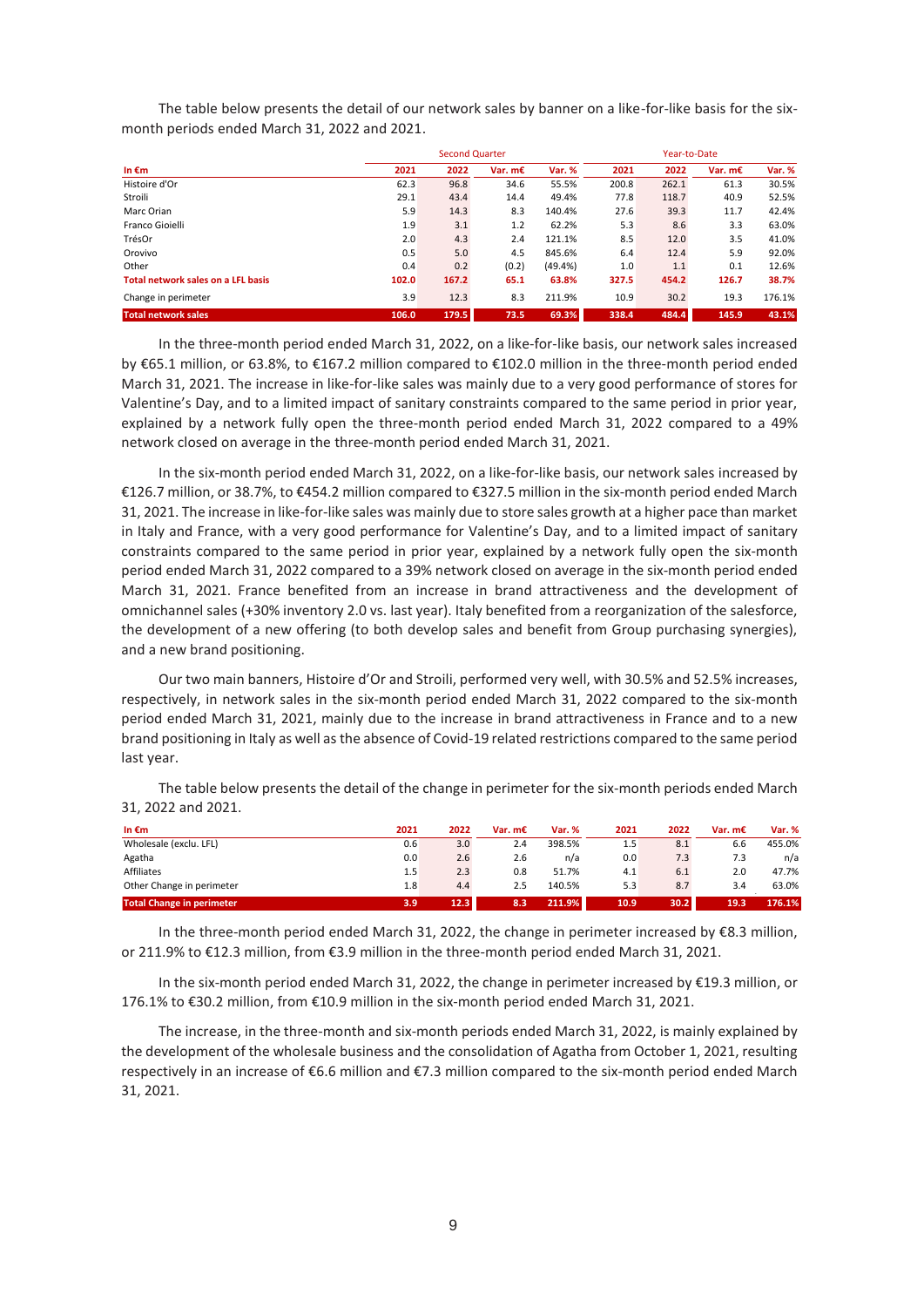#### *E-commerce sales by perimeter*

The table below presents the detail of our e-commerce sales by perimeter on a like-for-like basis for the six-month periods ended March 31, 2022 and 2021.

|                         |      |      | <b>Second Quarter</b> |         |      | Year-to-Date |           |         |  |
|-------------------------|------|------|-----------------------|---------|------|--------------|-----------|---------|--|
| In $\epsilon$ m         | 2021 | 2022 | Var. m€               | Var. %  | 2021 | 2022         | Var. $mE$ | Var. %  |  |
| E-commerce sales France | 12.3 | 8.6  | (3.7)                 | (29.9%) | 34.1 | 24.9         | (9.2)     | (26.9%) |  |
| E-commerce sales Italy  | 2.1  | 1.2  | (0.9)                 | (41.3%) | 5.2  | 3.4          | (1.8)     | (34.1%) |  |
| E-commerce sales RoE    | 0.2  | 0.4  | 0.1                   | 56.6%   | 0.8  | 0.9          | 0.2       | 21.9%   |  |
| Total e-commerce sales  | 14.6 | 10.2 | (4.4)                 | (30.1%) | 40.0 | 29.3         | (10.8)    | (26.9%) |  |

In the three-month period ended March 31, 2022, e-commerce sales amounted to €10.2 million, a decrease of €4.4 million, or 30.1%, from €14.6 million in the three-month period ended March 31, 2021.

In the six-month period ended March 31, 2022, e-commerce sales amounted to €29.3 million, a decrease of €10.8 million, or 26.9%, from €40.0 million in the six-month period ended March 31, 2021, in a tough market environment.

The decrease, in the three-month and six-month periods ended March 31, 2022, is mainly explained by the extremely strong performance of e-commerce in the three-month and six-month periods ended March 31, 2021, which benefited from the shift in sales from offline to online due to lockdowns. The level of e-commerce sales in the three-month and six-month periods ended March 31, 2022 remained at a good level of 8% network sales in France.

#### *Monthly network sales*

The table below presents our network sales quarterly for the six-month period ended March 31, 2022 (unaudited) and the fiscal years ended September 30, 2021, 2020 and 2019 (audited).

|                        | Audited | Audited | Audited | Audited | Unaudited |
|------------------------|---------|---------|---------|---------|-----------|
| In $\epsilon$ m        | 2018    | 2019    | 2020    | 2021    | 2022      |
| Quarter 1 (Oct - Dec)  | 230.9   | 239.2   | 254.4   | 232.4   | 304.9     |
| Quarter 2 (Jan - Mar)  | 143.0   | 146.2   | 129.6   | 106.0   | 179.5     |
| Quarter 3 (Apr - June) | 152.1   | 162.5   | 82.0    | 143.2   |           |
| Quarter 4 (July - Sep) | 146.8   | 155.9   | 171.3   | 194.8   |           |
| Network sales          | 672.7   | 703.8   | 637.3   | 672.7   | 484.4     |

The graph below presents the growth of our like-for-like network sales monthly for the twelve months ended March 31, 2022, as compared to the same months in the prior year.



Our network sales showed strong growth across geographies over the twelve months ended March 31, 2022, with significant increase during the months closed for lockdowns over the twelve months ended March 31, 2021 (April to May 2020 and November 2020 to March 2021). At the Group level, the six-month period ended March 31, 2022, network sales on a like-for-like basis increased by €126.7 million, or 38.7%, compared to the six-month period ended March 31, 2021, mainly due to store sales growth at a higher pace than market.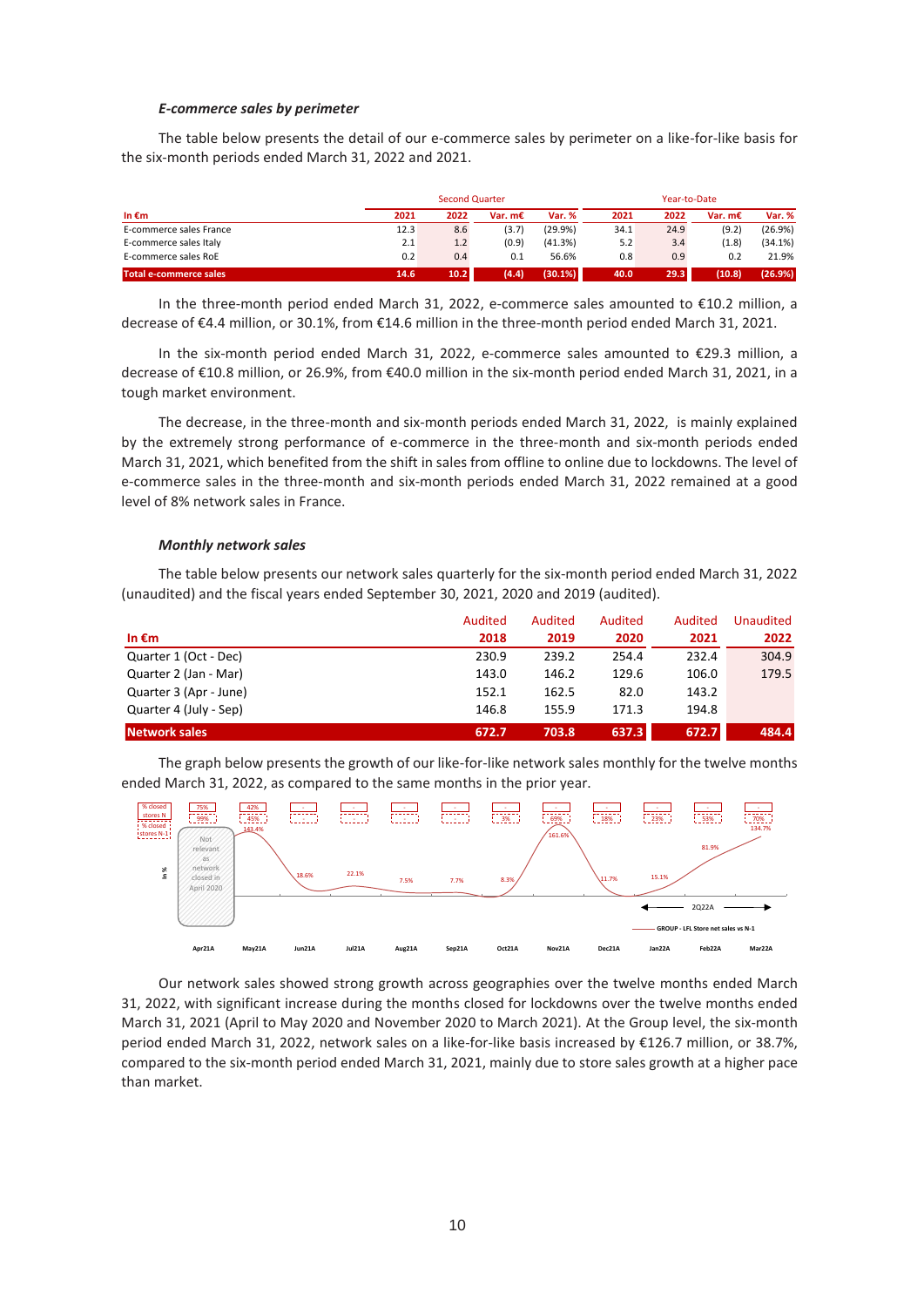## **France**



*"Market" refers to the French Jewelry and Watches Market. Source: Francéclat.* 

In the six-month period ended March 31, 2022, France benefited from an increase in brand attractiveness and the development of omnichannel sales (+30% inventory 2.0 vs. prior year). The very strong increase in November 2021 network sales compared to November 2020 was explained by the almost full lockdown in prior year (all stores reopened on November 28, 2020). Similarly, in February and March 2022, the strong increase in network sales compared to February and March 2021 was explained by the closure of all shopping centers of more than 20.000 sqm in February 2021 and more than 10,000 sqm in March 2021.

**Italy**



*"Market" refers to the Italian Jewelry and Watches Market. Source: Euromonitor.* 

Italy performed much better than market during the six-month period ended March 31, 2022, except in February 2022 mainly due to the over-performance in February 2021. Italy benefited from a reorganization of the salesforce, the development of a new offering (to both develop sales and benefit from Group purchasing synergies), and a new brand positioning.

## **b) Other Operating Income**

Other Operating Income amounted to €3.5 million in the six-month period ended March 31, 2022, a decrease of €3.9 million, or 52.7%, from €7.3 million in the six-month period ended March 31, 2021. The decrease is mainly explained by the €2.8 million subsidy received in France in the six-month period ended March 31, 2021 compared to none this year.

### **c) Cost of goods sold**

The table below presents the detail of our cost of goods sold for the six-month periods ended March 31, 2022 and 2021.

|                                        |        | <b>Second Quarter</b> |         |         |         | Year-to-Date |           |          |  |
|----------------------------------------|--------|-----------------------|---------|---------|---------|--------------|-----------|----------|--|
| In $\epsilon$ m                        | 2021   | 2022                  | Var. m€ | Var. %  | 2021    | 2022         | Var. $mE$ | Var. %   |  |
| Purchase of finished goods             | (48.9) | (70.6)                | (21.7)  | 44.4%   | (130.4) | (158.0)      | (27.6)    | 21.2%    |  |
| Change in inventories - finished goods | 17.1   | 17.2                  | 0.1     | 0.5%    | 35.5    | 20.0         | (15.4)    | (43.5%)  |  |
| <b>COGS - Finished Goods</b>           | (31.7) | (53.3)                | (21.6)  | 68.0%   | (94.9)  | (138.0)      | (43.1)    | 45.4%    |  |
| Purchase of raw materials              | (6.8)  | (11.4)                | (4.6)   | 67.8%   | (20.0)  | (25.1)       | (5.1)     | 25.6%    |  |
| Change in inventories - raw materials  | 4.8    | 1.7                   | (3.1)   | (63.9%) | 7.9     | (5.6)        | (13.5)    | (170.1%) |  |
| <b>COGS - Raw materials</b>            | (1.9)  | (9.6)                 | (7.7)   | 395.4%  | (12.1)  | (30.7)       | (18.6)    | 153.8%   |  |
| Cost of goods sold                     | (33.7) | (63.0)                | (29.3)  | 86.9%   | (107.0) | (168.7)      | (61.7)    | 57.6%    |  |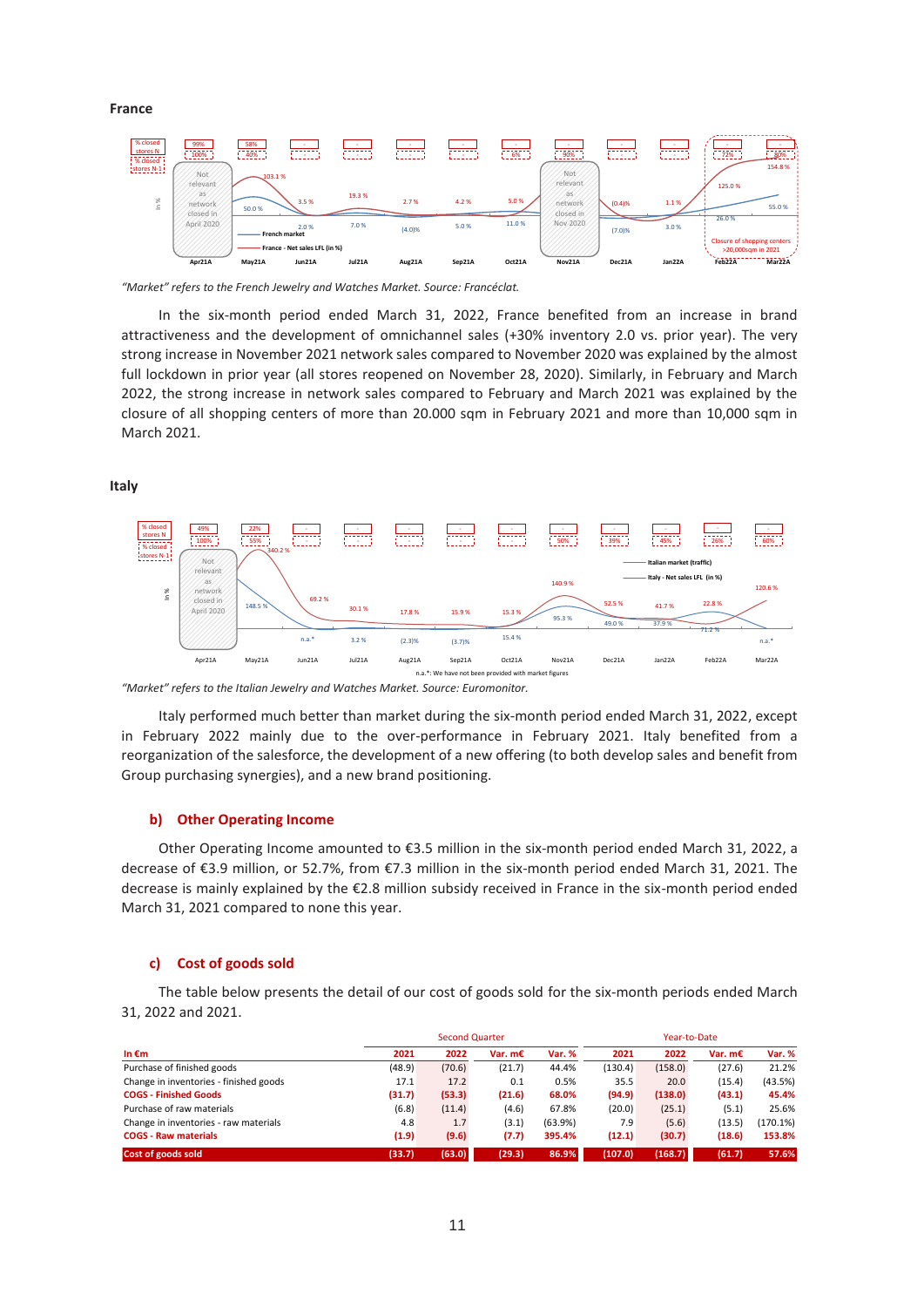In the three-month period ended March 31, 2022, cost of goods sold totaled €63.0 million, an increase of €29.3 million, or 86.8%, from €33.7 million in the three-month period ended March 31, 2021, mainly impacting France (€16.9 million increase) and Italy (€8.8 million increase out of which €1.7 for the wholesale) and mainly resulting from the strong performance of sales during the three-month period ended March 31, 2022.

In the six-month period ended March 31, 2022, cost of goods sold totaled €168.7 million, an increase of €61.7 million, or 57.6%, from €107.0 million in the six-month period ended March 31, 2021, mainly impacting France (€35.0 million increase) and Italy (€20.0 million increase) and resulting from the strong performance of sales during the six-month period ended March 31, 2022 as compared to the six-month period ended March 31, 2021, as well as from the change in gold inventories for €13.5 million.

#### **d) Gross margin**

The table below presents the detail of gross margin in value and as a percentage of network sales for the six-month periods ended March 31, 2022 and 2021.

|                                               |        | <b>Second Quarter</b> |           |         |         | Year-to-Date |           |         |  |
|-----------------------------------------------|--------|-----------------------|-----------|---------|---------|--------------|-----------|---------|--|
| In $\epsilon$ m                               | 2021   | 2022                  | Var. $mE$ | Var. %  | 2021    | 2022         | Var. $mE$ | Var. %  |  |
| Network sales                                 | 106.0  | 179.5                 | 73.5      | 69.3%   | 338.4   | 484.4        | 145.9     | 43.1%   |  |
| Sales of precious metals                      | 0.0    | 5.9                   | 5.9       | n/a     | 6.5     | 20.5         | 14.0      | n/a     |  |
| Invoicing to suppliers                        | 0.1    | 0.2                   | 0.2       | 242.0%  | 0.5     | 0.8          | 0.3       | 53.0%   |  |
| Purchasing & logistics services - reinvoicing | 0.1    | 0.1                   | 0.0       | 0.0%    | 0.2     | 0.2          | 0.0       | 0.0%    |  |
| Other - reinvoicing                           | 0.1    | 0.1                   | (0.0)     | (18.1%) | 0.3     | 0.2          | (0.1)     | (20.2%) |  |
| <b>Total Sales</b>                            | 106.3  | 185.8                 | 79.6      | 74.9%   | 345.9   | 506.1        | 160.2     | 46.3%   |  |
| Cost of goods sold                            | (33.7) | (63.0)                | (29.3)    | (86.9%) | (107.0) | (168.7)      | (61.7)    | (57.6%) |  |
| <b>Costs reinvoiced</b>                       | (0.2)  | (0.2)                 | 0.0       | 9.5%    | (0.5)   | (0.4)        | 0.1       | 11.8%   |  |
| <b>Gross Margin</b>                           | 72.4   | 122.6                 | 50.3      | 69.5%   | 238.4   | 337.0        | 98.6      | 41.3%   |  |
| As a % of network sales                       | 68.3%  | 68.3%                 |           | 5.7     | 70.4%   | 69.6%        |           | (87.5)  |  |

In the three-month period ended March 31, 2022, gross margin totaled €122.6 million, an increase of €50.3 million, or 69.5%, from €72.4 million in the three-month period ended March 31, 2021. Gross margin contribution as a percentage remained stable at 68.3% compared to the same period last year.

In the six-month period ended March 31, 2022, gross margin totaled €337.0 million, an increase of €98.6 million, or 41.3%, from €238.4 million in the six-month period ended March 31, 2021. The decrease in gross margin contribution as a percentage of network sales of 87.5 basis point, from 70.4% in the six-month period ended March 31, 2021 to 69.6% the six-month period ended March 31, 2022, was mainly explained by the dilutive effect of B to B activities (wholesale and affiliated partners) particularly as the wholesale activity is growing and has structurally lower margin than our B to C activity (stores and ecommerce) and also, to a lesser extent, by the increase in gold fixing as well as other metals (silver, rhodium) compared to the prior year, which had been anticipated by management.

The bridge below set forth the change in gross margin as a percentage of total sales between the sixmonth periods ended March 31, 2022 and 2021, as well as in the three-month periods ended March 31, 2022 and 2021.

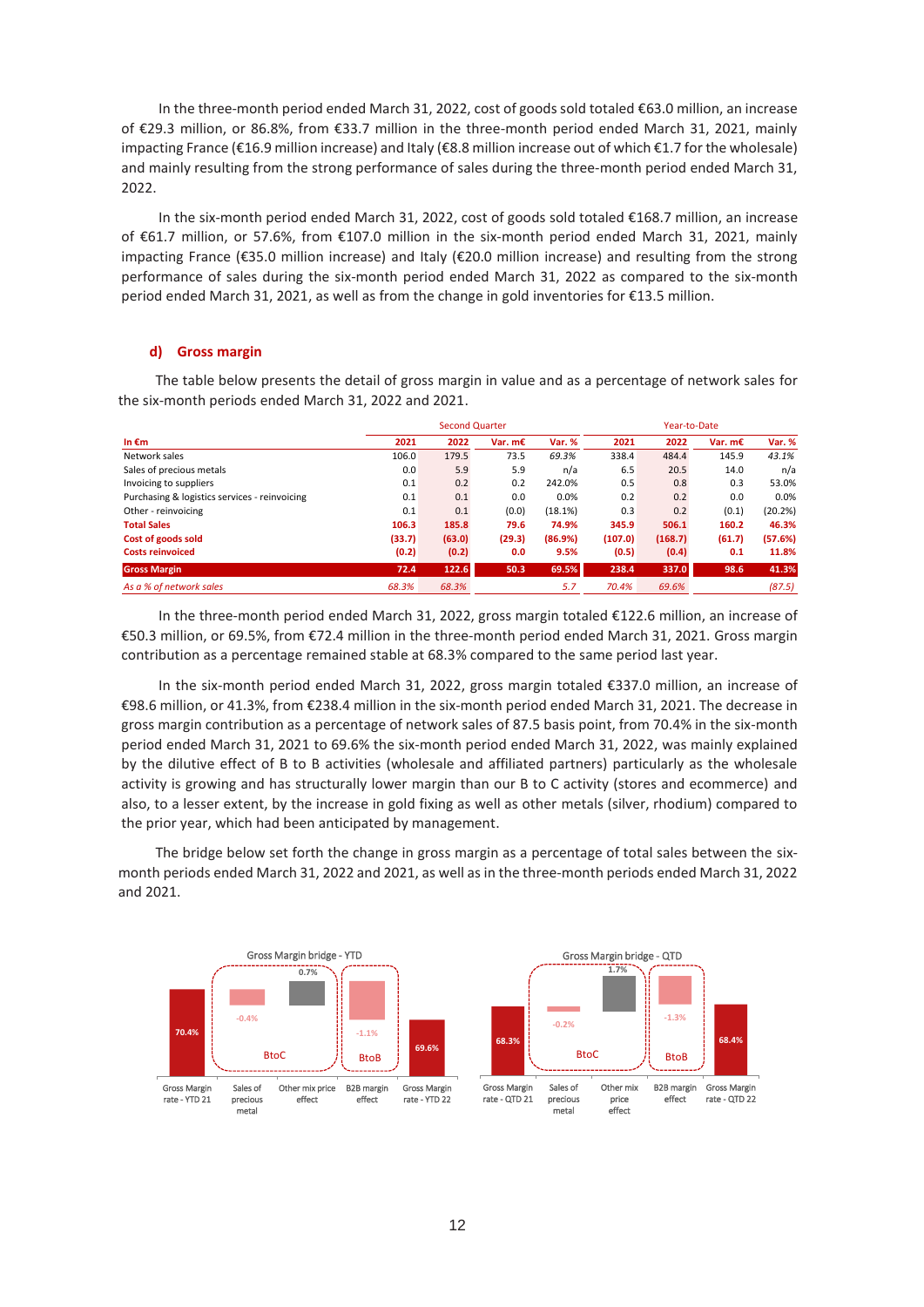#### *Gross margin by perimeter*

The tables below present the detail of gross margin in value and as a percentage of network sales by perimeter on a like-for-like basis for the six-month periods ended March 31, 2022 and 2021.

*Gross margin in value*

|                                    |      | <b>Second Quarter</b> |           |        |       | Year-to-Date |           |        |  |
|------------------------------------|------|-----------------------|-----------|--------|-------|--------------|-----------|--------|--|
| In $\epsilon$ m                    | 2021 | 2022                  | Var. $mE$ | Var. % | 2021  | 2022         | Var. $mE$ | Var. % |  |
| <b>Gross Margin France</b>         | 44.7 | 76.1                  | 31.5      | 70.4%  | 159.8 | 210.2        | 50.4      | 31.5%  |  |
| <b>Gross Margin Italy</b>          | 21.9 | 33.3                  | 11.4      | 51.9%  | 60.8  | 92.4         | 31.6      | 52.0%  |  |
| <b>Gross Margin RoE</b>            | 3.7  | 6.8                   | 3.2       | 86.0%  | 11.7  | 17.7         | 6.0       | 51.5%  |  |
| <b>Gross Margin on a LFL basis</b> | 70.2 | 116.2                 | 46.0      | 65.5%  | 232.3 | 320.3        | 88.0      | 37.9%  |  |
| Change in perimeter                | 2.1  | 6.4                   | 4.3       | 201.2% | 5.9   | 16.4         | 10.5      | 176.3% |  |
| Other income & expenses            | 0.0  | 0.0                   | 0.0       | n.a.   | 0.2   | 0.2          | 0.0       | 26.5%  |  |
| <b>Gross Margin</b>                | 72.4 | 122.6                 | 50.3      | 69.5%  | 238.4 | 337.0        | 98.6      | 41.3%  |  |

### *Gross margin as a percentage*

|                                    |       |       | <b>Second Quarter</b> |       | Year-to-Date |           |  |  |
|------------------------------------|-------|-------|-----------------------|-------|--------------|-----------|--|--|
| In $\epsilon$ m                    | 2021  | 2022  | Var in bp             | 2021  | 2022         | Var in bp |  |  |
| <b>Gross Margin France</b>         | 68.9% | 69.7% | 78.0                  | 71.1% | 70.7%        | (41.7)    |  |  |
| Gross Margin Italy                 | 68.9% | 69.5% | 62.7                  | 70.9% | 70.4%        | (58.7)    |  |  |
| <b>Gross Margin RoE</b>            | 67.6% | 67.7% | 11.9                  | 68.1% | 69.2%        | 110.0     |  |  |
| <b>Gross Margin on a LFL basis</b> | 68.8% | 69.5% | 68.8                  | 70.9% | 70.5%        | (39.8)    |  |  |
| Change in perimeter                | 54.3% | 52.4% | (187.1)               | 54.3% | 54.3%        | 5.0       |  |  |
| <b>Gross Margin</b>                | 68.3% | 68.3% | 5.7                   | 70.4% | 69.6%        | (87.5)    |  |  |

In the three-month period ended March 31, 2022, gross margin on a like-for-like basis totaled €116.2 million, an increase of €46.0 million, or 65.5%, from €70.2 million in the three-month period ended March 31, 2021. Our gross margin as a percentage of network sales on a like-for-like basis was 69.5% the threemonth period ended March 2022, an increase of 68.8 basis points from 68.8% in the three-month period ended March 31, 2021. This was mainly due to a favorable mix effect thanks the recovery of impulse buying in the three-month period ended March 31, 2022 as compared to the three-month period ended March 31, 2021 when countries were going through lockdown periods.

In the six-month period ended March 31, 2022, gross margin on a like-for-like basis totaled €320.3 million, an increase of €88.0 million, or 37.9%, from €232.3 million in the six-month period ended March 31, 2021. Our gross margin as a percentage of network sales on a like-for-like basis was 70.5% the six-month period ended March 31, 2022, a decrease of 39.8 basis points from 70.9% in the six-month period ended March 31, 2021. This was mainly due to an increase in the price of gold as well as other metals (silver, rhodium) compared to the prior year, which had been anticipated by management.

## **e) Network contribution**

The table below presents the detail of our network contribution for the six-month periods ended March 31, 2022 and 2021.

|                                   |          |          | <b>Second Quarter</b> |        |          |          | Year-to-Date |        |
|-----------------------------------|----------|----------|-----------------------|--------|----------|----------|--------------|--------|
| In $\epsilon$ m                   | 2021     | 2022     | Var. $mE$             | Var. % | 2021     | 2022     | Var. $mE$    | Var. % |
| <b>Gross Margin</b>               | 72.4     | 122.6    | 50.3                  | 69.5%  | 238.4    | 337.0    | 98.6         | 41.3%  |
| Personnel expenses - network      | (26.2)   | (45.0)   | (18.8)                | 71.6%  | (61.9)   | (93.7)   | (31.8)       | 51.3%  |
| Rent & charges - network          | (18.0)   | (25.1)   | (7.1)                 | 39.5%  | (35.5)   | (46.0)   | (10.4)       | 29.4%  |
| Marketing costs - network         | (3.9)    | (3.9)    | 0.0                   | (0.5%) | (10.1)   | (10.0)   | 0.2          | (1.8%) |
| Taxes - network                   | (1.4)    | (1.8)    | (0.4)                 | 32.0%  | (3.0)    | (3.6)    | (0.6)        | 20.2%  |
| Overheads - network               | (3.4)    | (8.7)    | (5.3)                 | 158.8% | (10.1)   | (17.2)   | (7.1)        | 70.5%  |
| <b>Total network direct costs</b> | (52.9)   | (84.5)   | (31.7)                | 59.9%  | (120.7)  | (170.4)  | (49.7)       | 41.2%  |
| As a % of network sales           | $-49.9%$ | $-47.1%$ |                       | 278.6  | $-35.7%$ | $-35.2%$ |              | 47.9   |
| <b>Network contribution</b>       | 19.5     | 38.1     | 18.6                  | 95.5%  | 117.7    | 166.5    | 48.8         | 41.5%  |
| As a % of network sales           | 18.4%    | 21.2%    |                       | 284.3  | 34.8%    | 34.4%    |              | (39.6) |

In the three-month period ended March 31, 2022, network contribution totaled €38.1 million, an increase of €18.6 million, or 95.5%, from €19.5 million in the three-month period ended March 31, 2021.

In the six-month period ended March 31, 2022, network contribution totaled €166.5 million, an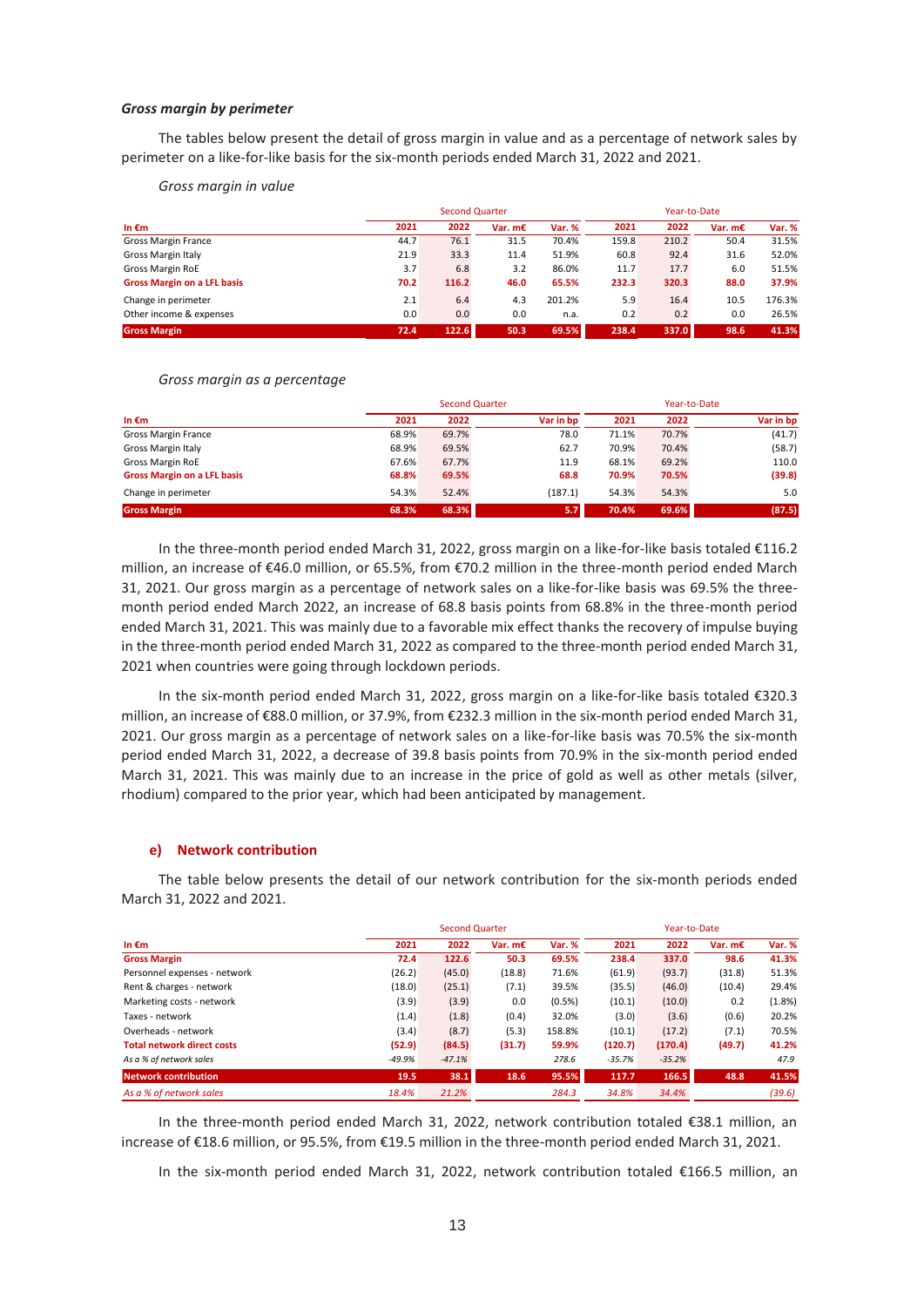increase of €48.8 million, or 41.5%, from €117.7 million in the six-month period ended March 31, 2021. Over the period, the network contribution as a percentage of net sales slightly decreased by 39.6 basis point as compared the six-month period ended March 31, 2021.

The increase in absolute value, in the three-month and six-month periods ended March 31, 2022, is mainly explained by the strong performance of stores compared to the same periods prior year and to the significant cost reduction (furlough schemes, rent abatements negotiations…) in the three-month and sixmonth periods ended March 31, 2021 due to the impact of COVID-19 pandemic restrictions.

The table below presents the bridge between network contribution and Reported EBITDA for the three-month and six-month periods ended March 31, 2022 and 2021.

|                               |        | <b>Second Quarter</b> |                   |               |        | Year-to-Date |                   |         |
|-------------------------------|--------|-----------------------|-------------------|---------------|--------|--------------|-------------------|---------|
|                               |        |                       | <b>Variations</b> |               |        |              | <b>Variations</b> |         |
| In $\epsilon$ m               | 2021   | 2022                  | Var. $mE$         | <b>Var. %</b> | 2021   | 2022         | Var. $mE$         | Var. %  |
| <b>Network Contribution</b>   | 19.5   | 38.1                  | 18.6              | 95.5%         | 117.7  | 166.5        | 48.8              | 41.5%   |
| <b>Indirect Costs</b>         | (18.3) | (24.8)                | (6.5)             | 35.5%         | (40.4) | (51.4)       | (11.0)            | 27.1%   |
| Contribution of closed stores | 0.1    | (0.1)                 | (0.2)             | (181.2%)      | (0.1)  | (0.0)        | 0.0               | (62.1%) |
| <b>Reported EBITDA</b>        | 1.3    | 13.2                  | 11.9              | 954.5%        | 77.2   | 115.1        | 37.9              | 49.1%   |

## **f) Reported EBITDA to Operating Income**

The table below presents the bridge from Reported EBITDA to operating income for the three-month and six-month periods ended March 31, 2022 and 2021.

|                                              |        | Year-to-Date |           |               |        |        |           |               |
|----------------------------------------------|--------|--------------|-----------|---------------|--------|--------|-----------|---------------|
| In $\epsilon$ m                              | 2021   | 2022         | Var. $mE$ | <b>Var. %</b> | 2021   | 2022   | Var. $mE$ | <b>Var. %</b> |
| <b>Reported EBITDA</b>                       | 1.3    | 13.2         | 11.9      | 952.7%        | 77.2   | 115.1  | 37.9      | 49.1%         |
| Depreciation, amortisation & provisions, net | (10.5) | (6.2)        | 4.4       | (41.4)%       | (21.8) | (11.2) | 10.5      | (48.4)%       |
| Business tax (CVAE)                          | (0.2)  | (0.5)        | (0.3)     | 104.7 %       | (1.0)  | (1.5)  | (0.4)     | 39.8 %        |
| Contribution of closed stores                | (0.1)  | 0.1          | 0.2       | $(181.2)\%$   | 0.1    | 0.0    | (0.0)     | $(62.1)\%$    |
| <b>Operating Income</b>                      | (9.6)  | 6.6          | 16.2      | $(168.7)\%$   | 54.5   | 102.5  | 48.0      | 88.1 %        |

## *Monthly Reported EBITDA*

The table below presents our Reported EBITDA quarterly for the six-month period ended March 31, 2022 (unaudited) and the fiscal years ended September 30, 2021, 2020 and 2019 (audited).

|                              | Audited | Audited | Audited | Unaudited |
|------------------------------|---------|---------|---------|-----------|
| In $\epsilon$ m              | 2019    | 2020    | 2021    | 2022      |
| Quarter 1 (Oct - Dec)        | 69.3    | 75.7    | 76.2    | 101.9     |
| Quarter 2 (Jan - Mar)        | 13.0    | 7.4     | 1.3     | 13.2      |
| Quarter 3 (Apr - June)       | 26.4    | 3.9     | 24.6    |           |
| Quarter 4 (July - Sep)       | 21.3    | 32.9    | 41.7    |           |
| Adjustment for closed stores | 2.1     | 0.7     | 0.1     | (0.0)     |
| <b>Reported EBITDA</b>       | 132.1   | 120.6   | 143.9   | 115.1     |

In the three-month period ended March 31, 2022, reported EBITDA (excluding closed stores adjustment) of €13.3 million compared to €1.3 million for the same period the prior year, an increase of €12.0 million, or 939.1%, as the Groupe benefited from the strong performance of stores during Valentine's Day and from a limited impact of restrictions relating to the COVID-19 pandemic compared to the threemonth period ended March 31, 2021 (49% of store network was closed).

In the six-month period ended March 31, 2022, reported EBITDA (excluding closed stores adjustment) totaled €115.1 million, an increase of €37.7 million, or 48.6% from €77.5 million in the six-month period ended March 31, 2021, as the Group benefited from the strong performance of stores and from a limited impact of restrictions relating to the COVID-19 pandemic compared to the six-month period ended March 31, 2021 (39% of store network was closed). The strong performance of stores is mainly due to the increase in brand attractiveness and the development of omnichannel sales in France and to the reorganization of the salesforce, the development of a new offering (to both develop sales and benefit from Group purchasing synergies), and a new brand positioning in Italy.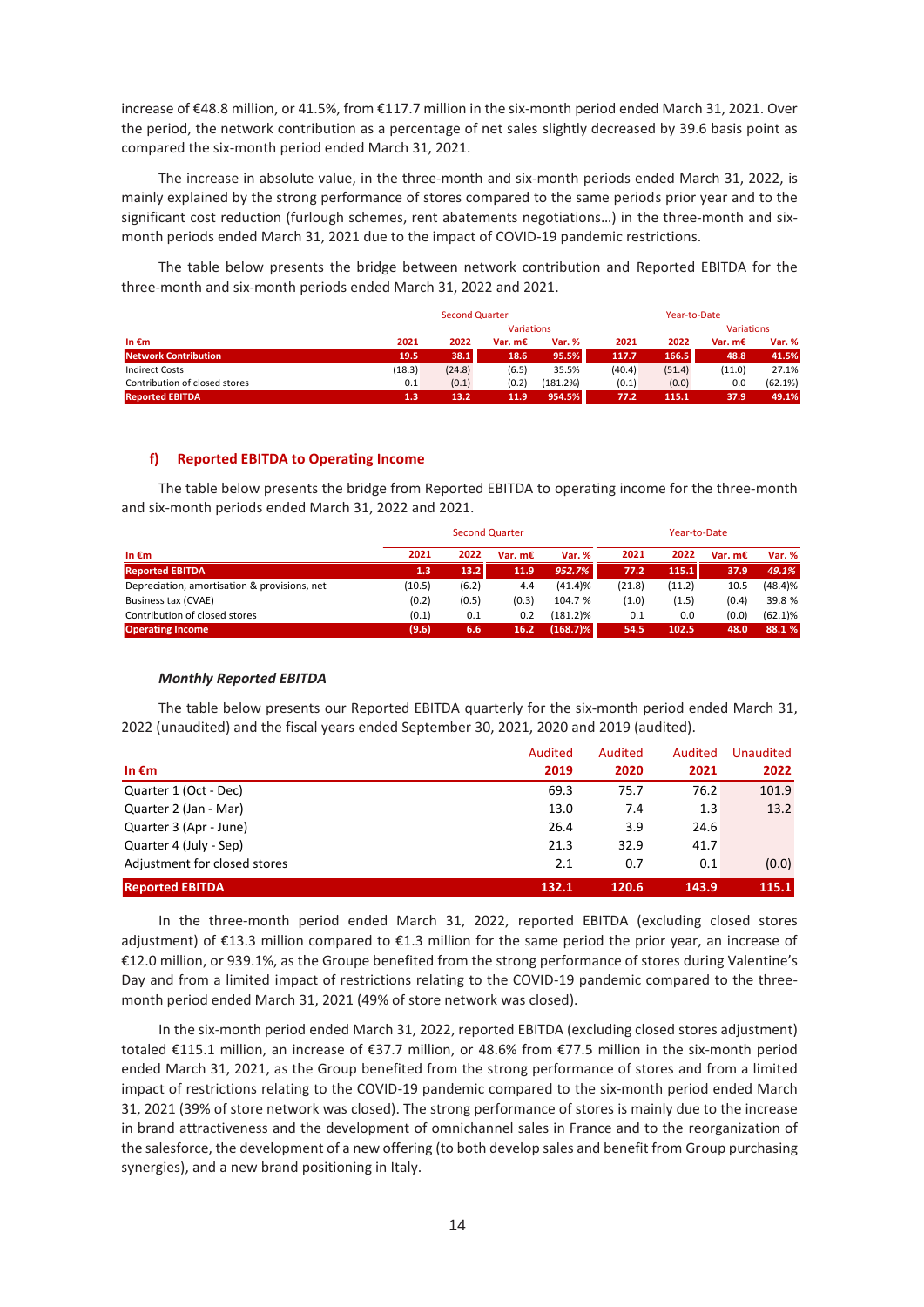This very good performance was also made possible due to a continuous focus on profitability which allowed the Group to reach a 23.8% EBITDA rate as a percentage of Network Sales in the six-month period ended March 31, 2022 compared to 22.8% in the six-month period ended March 31, 2021.

## **g) Personnel expenses**

In the three-month period ended March 31, 2022, personnel expenses totaled €58.6 million, an increase of €22.0 million, or 60.2% from €36.6 million in the three-month period ended March 31, 2021, mainly due to a limited impact of restrictions relating to the COVID-19 pandemic compared to the threemonth period ended March 31, 2021 (49% of store network was closed).

In the six-month period ended March 31, 2022, personnel expenses totaled €121.7 million, an increase of €37.3 million, or 44.1% from €84.5 million in the six-month period ended March 31, 2021, mainly due to (i) the strong performance of stores compared to prior year, (ii) to the recourse, in the six-month period ended March 31, 2021 to various furlough schemes in the countries in which the Group operates, with furlough payments amounting to an aggregate of €5.4 million (none this year), (iii) to the optimization, prior year, of staffing in stores (recruitment freeze and a decision not to renew short-term contracts) which doesn't apply anymore the six-month period ended March 31, 2022 and (iv) to the increase, in the six-month period ended March 2022, of variable bonuses based on sales targets, which were much higher this year compared to the same period prior year due to the increase in sales.

## **h) Direct and indirect operating expenses**

In the three-month period ended March 31, 2022, direct and indirect expenses totaled €50.9 million, an increase of €12.8 million, or 33.7%, from €38.1 million in the three-month period ended March 31, 2021.

In the six-month period ended March 31, 2022, direct and indirect expenses totaled €100.6 million, an increase of €18.8 million, or 23.0%, from €81.8 million in the six-month period ended March 31, 2021. This increase in direct and indirect operating expenses was mainly attributable to (i) a €10.0 million increase in rent explained by contractual negotiations with our landlords, in the six-month period ended March 31, 2021, resulting in a strong reduction in rent last year and to (iii) a €8.8 million increase in various direct and indirect costs (consulting fees, advertising, travel & expenses…) in relation with the strong performance of stores compared to the same period in prior year. The increase in other direct and indirect operating expenses is however relatively limited (23.0%) compared to the increase in network sales (43.1%), mainly due to the continuous focus of the Group on cost control to ensure a high profitability.

## **i) Taxes and duties**

Taxes and duties totaled €4.9 million the six-month period ended March 31, 2022, an increase of €1.1 million, or 30.9%, from €3.7 million in the six-month period ended March 31, 2021.

Our taxes and duties mainly include the CVAE (€1.5 million the six-month period ended March 31, 2022), a tax on commercial premises (*Cotisation foncière des entreprises* (CFE)), payroll-related taxes and a levy on French companies to fund social security (*Contribution sociale de solidarité* (CSS)). The main driver of the increase in taxes and duties in this period was the increase in CVAE, which was in turn a result of a higher added value the six-month period ended March 31, 2022, compared to the same period in prior year.

## **j) Change in depreciation, amortization and provisions net of provision reversals**

In the three-month period ended March 31, 2022, change in depreciation, amortization and provisions net of provision reversals totaled a provision of €6.2 million, a decrease in provision of €4.4 million, or 41.4% from a net provision of €10.5 million in the three-month period ended March 31, 2021. During the threemonth period ended March 31, 2022, change in depreciation, amortization and provisions net of provision reversals were mainly composed of: (i) €6.6 million in amortization and provision of fixed assets, (ii) a €0.4 million reversal of provision for inventories mainly due to the high level of sales during the six-month period ended March 31, 2022 and (iii) a €0.2 million reversal of provision for risk and charges mainly due to closed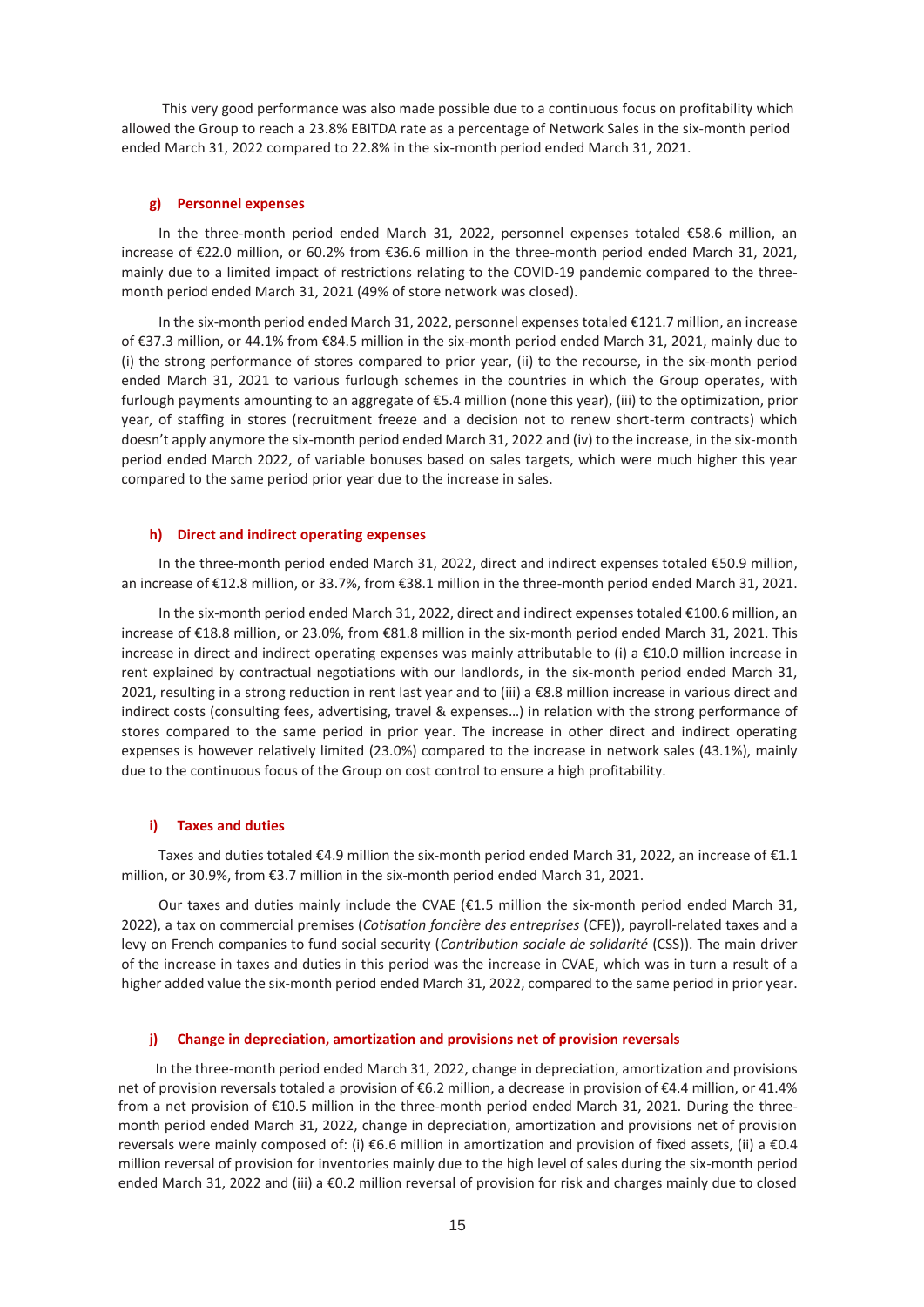negotiations with landlords in France and Italy during the period. The decrease compared to the three-month period ended March 31, 2021 was due to (i) €2.5 million net variation of inventory provision due to the conservative view on the risks related to products not sold during lockdowns in the three-month period ended March 31, 2021 and to (ii) €1.5 million net variation in provision for risks and charges mainly due to the provisions related to rent negotiations accrued in the three-month period ended March 31, 2021, compared to none this year.

In the six-month period ended March 31, 2022, change in depreciation, amortization and provisions net of provision reversals totaled a provision of €11.2 million a decrease in provision of €10.5 million, or 48.4% from a net provision of €21.8 million in the six-month period ended March 31, 2021. During the sixmonth period ended March 31, 2022, change in depreciation, amortization and provisions net of provision reversals were mainly composed of: (i) €13.2 million in amortization and provision of fixed assets, (ii) a €1.4 million reversal of provision for inventories mainly due to the high level of sales during the six-month period ended March 31, 2022 and (iii) a €0.7 million reversal of provision for risk and charges mainly due to closed negotiations with landlords in France and Italy during the period. The decrease compared to the six-month period ended March 31, 2021 was due to (i) €7.6 million net variation of inventory provision due to the conservative view on the risks related to products not sold during the holidays season and the lockdown periods taken in the six-month period ended March 31, 2021, to (ii) €1.7 million net variation in provision for risks and charges mainly due to the provisions related to rent negotiations accrued in the six-month period ended March 31, 2021, compared to none this year and to (ii) €1.2 million of other change in depreciation, amortization and provisions.

The COVID-19 pandemic has not resulted in any unusual goodwill or other intangible assets impairment.

#### **k) Financial income (expense)**

At the Thom Group level, intercompany loans with Goldstory are accounted for. Further information in respect of the interest on the new financing at the Goldstory level is provided further below in "Pro Forma Goldstory S.A.S.".

In the three-month period ended March 31, 2022, financial expense totaled €7.3 million, a decrease of €6.9 million, or 48.7%, from €14.2 million in the three-month period ended March 31, 2021.

In the six-month period ended March 31, 2022, financial expense totaled €14.8 million, a decrease of €12.3 million, or 45.3%, from €27.1 million in the six-month period ended March 31, 2021. In the six-month period ended March 31, 2022, our financial expense mainly consisted of €14.0 million in interest related to the proceeds loans and intercompany loan with Goldstory entered into connection with the Senior Secured Notes.

The €12.3 million decrease in financial expense was mainly attributable to (i) a €9.4 million decrease in interest payment obligations resulting from the repayment of €152.2 million of convertible bonds in the financial year ended September 30, 2020 and to the conversion, on February 26, 2021, of the remaining convertible bonds totaling €199.9 million into an intercompany loan with Goldstory, bearing interest at a rate of 5.93% per annum, further reduced by €175.0 million as a result of the capital increase on September 24, 2021 (for the same amount) and amounting to €24.9 million at the end of March 31, 2021 and to (ii) a €3.1 million in amortization of the bond redemption premium expensed in the six-month period ended March 31, 2021 compared to none this year.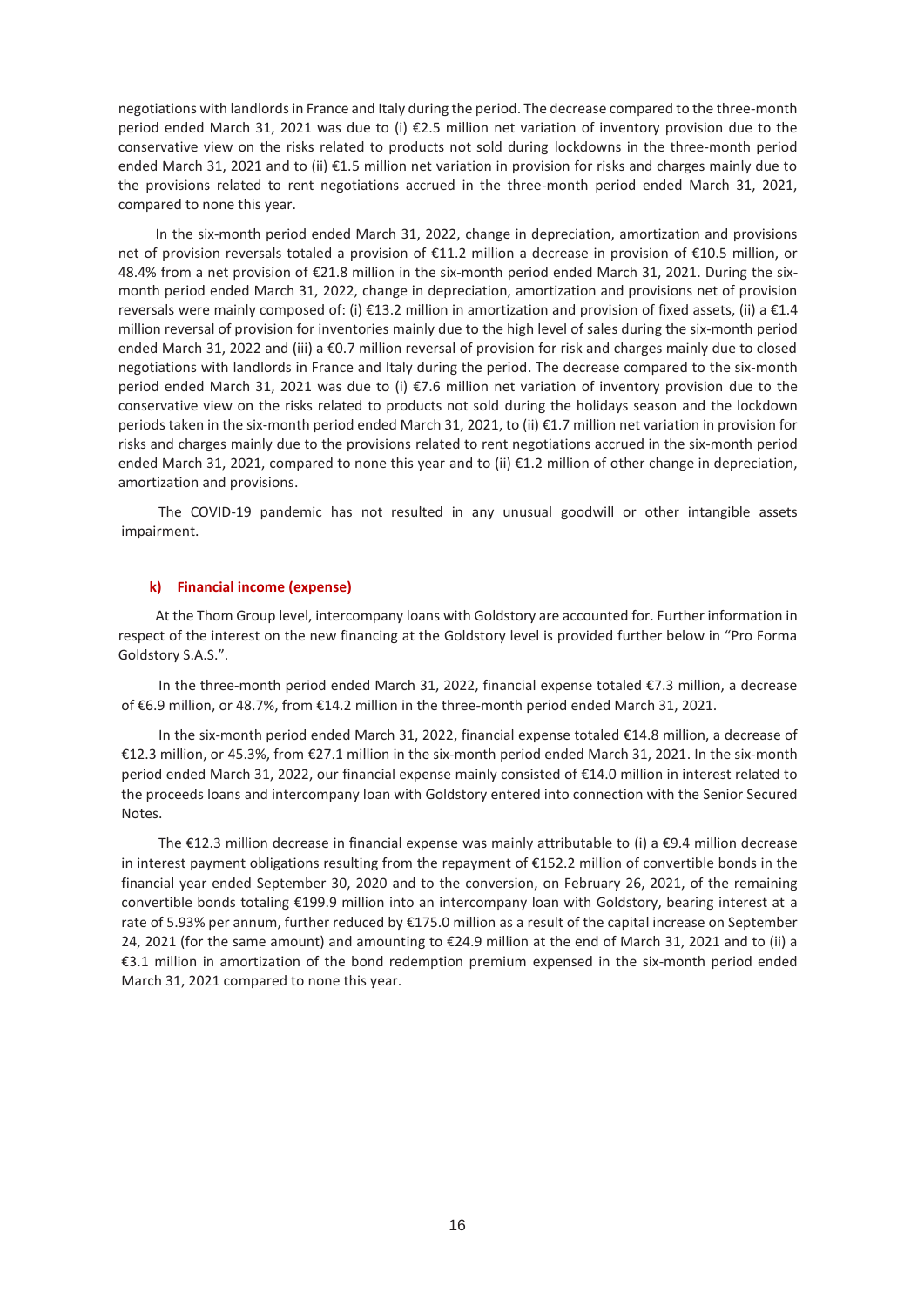## **l) Non-recurring income and expenses**

The table below presents the detail of our non-recurring income and expenses for the three-month and six-month periods ended March 31, 2022 and 2021.

|                                                     |                          | Year-to-Date |           |               |                          |        |           |               |
|-----------------------------------------------------|--------------------------|--------------|-----------|---------------|--------------------------|--------|-----------|---------------|
| In $\epsilon$ m                                     | 2021                     | 2022         | Var. $mE$ | <b>Var. %</b> | 2021                     | 2022   | Var. $mE$ | <b>Var. %</b> |
| Pre-opening costs                                   | (0.1)                    | (0.2)        | (0.0)     | 32.2%         | (0.5)                    | (0.4)  | 0.2       | $-28.3%$      |
| Fees in respect of ongoing M&A processes            | 1.0                      | 1.2          | 0.2       | 25.0%         | (1.2)                    | ٠      | 1.2       | $-100.0\%$    |
| Non-recurring indemnity                             | 0.2                      | 0.9          | 0.7       | 348.1%        | (0.9)                    | $\sim$ | 0.9       | $-100.0%$     |
| WeTHOM plan                                         |                          | (0.0)        | (0.0)     | n.a.          |                          | (0.2)  | (0.2)     | n.a.          |
| Subsidy for Real Estate Rents                       | $\overline{\phantom{a}}$ | 3.8          | 3.8       | n.a.          | $\overline{\phantom{a}}$ | 3.8    | 3.8       | n.a.          |
| Credit Notes for Rents related to COVID-19 pandemic | ٠                        | 3.9          | 3.9       | n.a.          | ٠                        | 3.9    | 3.9       | n.a.          |
| Other income and expense                            | (3.8)                    | (1.4)        | 2.3       | $-62.0%$      | (4.0)                    | 0.4    | 4.5       | $-111.2%$     |
| Non-recurring loss from operations                  | (2.8)                    | 8.2          | 10.9      | $-393.8%$     | (6.7)                    | 7.6    | 14.2      | $-213.4%$     |
| Income from disposal of leasehold rights            | 0.1                      | 0.0          | (0.1)     | $-73.7%$      | 0.6                      | 0.0    | (0.6)     | -96.0%        |
| NBV intangible asset disposals                      | 0.1                      | (3.3)        | (3.3)     | n.a.          | (3.9)                    | (3.3)  | 0.6       | $-14.8%$      |
| NBV tangible asset disposals                        | (0.1)                    | 0.7          | 0.8       | $-985.6%$     | (0.5)                    | (0.1)  | 0.4       | $-83.1%$      |
| Non-recurring loss from disposed assets             | 0.1                      | (2.5)        | (2.6)     | n.a.          | (3.8)                    | (3.4)  | 0.4       | $-11.1%$      |
| Non-recurring income (expense)                      | (2.7)                    | 5.6          | 8.3       | $-306.1%$     | (10.4)                   | 4.2    | 14.6      | $-140.3%$     |

In the three-month period ended March 31, 2022, non-recurring income totaled €5.6 million compared to non-recurring expenses of €2.7 million in the three-month period ended March 31, 2021. The decrease was mainly due to (i) €3.9 million credit notes for rents received from landlords in France and Italy and related to lockdown periods in the previous financial year, to (ii) a €3.8 million subsidy for Real Estate Rents received from the French government (following Ministerial Decree n° 2021-1488 dated November 16, 2021), to (iii) a €4.4 million expense relating to the extraordinary amortization of issuance borrowing costs related to the TLB reimbursed on February 26, 2021 compared to none in the three-month ended March 31, 2022, and partially compensated by (iv) the  $\epsilon$ 3.3 million increase in the net book value of intangible assets disposed related to the disposal of goodwill, leasehold rights and facilities of closed stores.

In the six-month period ended March 31, 2022, non-recurring income totaled €4.2 million, a decrease of €14.6 million, or 140.3%, compared to non-recurring expenses of €10.4 million in the six-month period ended March 31, 2021. decrease was mainly due to (i) a €4.4 million expense relating to the extraordinary amortization of issuance borrowing costs related to the TLB reimbursed on February 26, 2021 compared to none in the three-month ended March 31, 2022, to (ii) a €3.9 million credit notes for rents received from landlords in France and Italy and related to lockdown periods in the previous financial year, to (iii) a €3.8 million subsidy for Real Estate Rents received from the French government and to (iv) a €1.2 million decrease related to fees in respect of ongoing M&A processes for projects ongoing and a €0.9 million decrease in nonrecurring indemnity in the six-month period ended March 31, 2021 compared to none the six-month period ended March 31, 2022.

## **m) Income tax**

Income tax includes current and deferred income taxes.

In the three-month period ended March 31, 2022, income tax expense totaled €3.8 million, an increase of €13.4 million, or 139.6%, from a €9.6 million tax credit in the three-month period ended March 31, 2021.

In the six-month period ended March 31, 2022, income tax expense totaled €28.4 million an increase of €25.0 million, or 743.1%, from €3.4 million in the six-month period ended March 31, 2021. The increase was due to the strong operating performance of the Group benefitting from the embedded growth of stores in France and Italy and from the limited impact of COVID-19 pandemic related restrictions.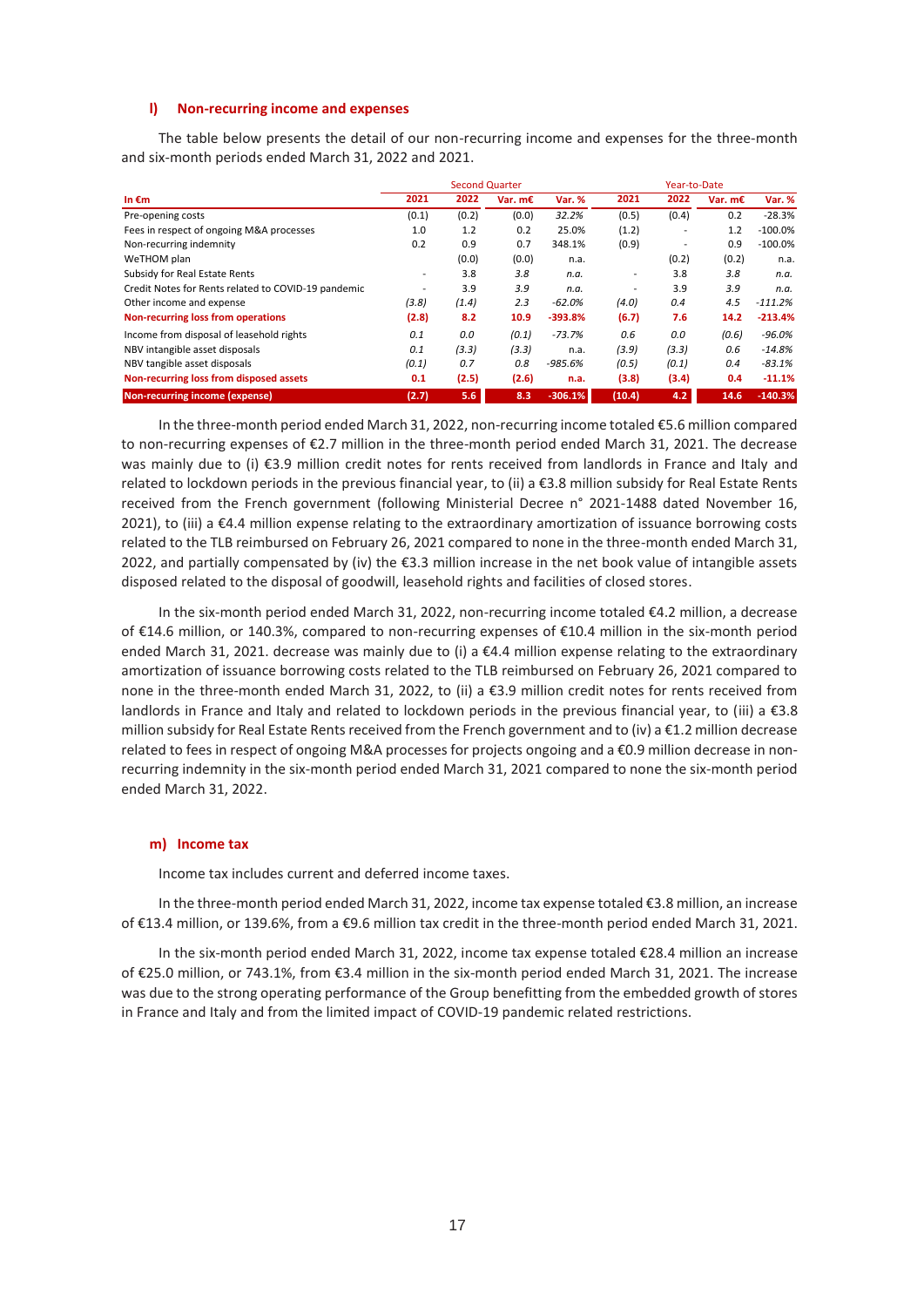## B. Liquidity and Capital Resources

## **a) Free cash flow**

Our free cash flow is seasonal, with a peak in December after the Christmas season once we have recorded payment for our products sold, and a low point in September to November reflecting inventory build-up ahead of the Christmas season. The main drivers of the seasonality of our free cash flows are Reported EBITDA, changes in working capital (mainly trade payables and, to a lesser extent, inventories) and capital expenditure, consisting of growth capital expenditure, maintenance, and refurbishment expenditures.

The following table summarizes our free cash flow for the three-month and six-month periods ended March 31, 2022 and 2021.

| In $\epsilon$ m                                                  |            | <b>Second Quarter</b> |         |             |         | Year-to-date |         |             |
|------------------------------------------------------------------|------------|-----------------------|---------|-------------|---------|--------------|---------|-------------|
|                                                                  | 2021       | 2022                  | in m€   | in %        | 2021    | 2022         | in m€   | in %        |
| <b>Reported EBITDA</b>                                           | 1.3        | 13.2                  | 11.9    | 952.7%      | 77.2    | 115.1        | 37.9    | 49.1%       |
| Business tax (CVAE) & store closure expenses                     | (0.3)      | (0.5)                 | (0.1)   | (35.1%)     | (1.0)   | (1.4)        | (0.5)   | (47.7%)     |
| Change in working capital (includ. employee profit sharing paid) | (26.7)     | (56.3)                | (29.6)  | (111.0%)    | 36.7    | 7.9          | (28.7)  | (78.4%)     |
| Income tax paid                                                  | (0.6)      | (5.7)                 | (5.1)   | (787.2%)    | (1.9)   | (12.0)       | (10.1)  | (525.5%)    |
| Other non-recurring income (expenses)                            | 1.6        | 8.0                   | 6.4     | 400.5%      | (2.9)   | 7.3          | 10.2    | 354.1%      |
| Net cash provided by operating activities                        | (24.8)     | (41.3)                | (16.5)  | (66.3%)     | 108.1   | 116.9        | 8.8     | 8.2%        |
| Acquisition of tangible, intangible assets                       | (6.6)      | (7.6)                 | (1.1)   | (16.2%)     | (14.9)  | (14.7)       | 0.2     | 1.7%        |
| Disposal of tangible, intangible assets                          | 0.1        | 0.0                   | (0.1)   | (73.7%)     | 0.6     | 0.0          | (0.6)   | $(96.0\%)$  |
| Change in working capital on fixed assets                        | 2.8        | (0.7)                 | (3.5)   | (126.1%)    | 0.4     | (2.6)        | (2.9)   | (755.9%)    |
| Net cash used in investing activities                            | (3.8)      | (8.3)                 | (4.6)   | (122.0%)    | (14.0)  | (17.2)       | (3.3)   | (23.4%)     |
| <b>Free Cash Flow</b>                                            | (28.6)     | (49.6)                | (21.0)  | (73.6%)     | 94.1    | 99.7         | 5.6     | 5.9%        |
| As a % of Reported EBITDA                                        | $-2279.8%$ | $-376.0%$             |         | 1,903.8 pp  | 121.9%  | 86.6%        |         | $(35.3)$ pp |
| Interest paid on Term Loan B and RCF                             | (8.4)      | (0.0)                 | 8.4     | 100.0%      | (14.7)  | (0.0)        | 14.7    | 100.0%      |
| Interest paid on Proceeds and Intercompany loans                 |            | (11.9)                | (11.9)  | n/a         |         | (14.6)       | (14.6)  | n/a         |
| Other interest paid                                              | 0.0        | (0.2)                 | (0.3)   | (786.4%)    | 0.0     | (0.3)        | (0.4)   | (3461.7%)   |
| Other cash flows used in financing activities                    | 0.0        | (0.5)                 | (0.5)   | n/a         | (0.0)   | (0.8)        | (0.8)   | n/a         |
| Net cash used in financing activities                            | (8.4)      | (12.5)                | (4.1)   | (49.0%)     | (14.7)  | (15.7)       | (1.0)   | (7.0%)      |
| <b>Gross Debt ("PGE")</b>                                        | ٠          |                       | ä,      | n/a         |         | 2.3          | 2.3     | n/a         |
| Net cash before change in debt, specific events and RCF          | (37.0)     | (62.2)                | (25.2)  | (68.0%)     | 79.4    | 86.2         | 6.8     | 8.6%        |
| Revolving credit facilities, Net of Repayment                    | (89.3)     | (0.0)                 | 89.3    | 100.0%      | (89.8)  | (0.0)        | 89.8    | 100.0%      |
| Net cash before change in debt & specific events, after RCF      | (126.3)    | (62.2)                | 64.1    | 50.8%       | (10.4)  | 86.2         | 96.6    | 931.7%      |
| Change in Debt                                                   | (124.0)    |                       | 124.0   | 100.0%      | (124.0) |              | 124.0   | 100.0%      |
| Financing cost                                                   | (1.4)      |                       | 1.4     | 100.0%      | (1.4)   |              | 1.4     | 100.0%      |
| FY21 refinancing and change in shareholders                      | (125.3)    |                       | 125.3   | 100.0%      | (125.3) | ÷            | 125.3   | 100.0%      |
| <b>Equity Injection</b>                                          | 0.0        |                       | (0.0)   | $(100.0\%)$ | (0.0)   |              | 0.0     | 100.0%      |
| Goldstory current account                                        |            | (12.1)                | (12.1)  | n/a         |         | (12.1)       | (12.1)  | n/a         |
| <b>Specific events</b>                                           | (1.7)      | (12.1)                | (10.4)  | (609.6%)    | (1.7)   | (12.1)       | (10.4)  | (609.3%)    |
| Net increase / (decrease) in cash and cash equivalents           | (253.3)    | (74.2)                | 179.1   | 70.7%       | (137.4) | 74.2         | 211.6   | 154.0%      |
| Cash and cash equivalents at the beginning of the period         | 312.6      | 205.6                 | (107.0) | (34.2%)     | 196.7   | 55.7         | (141.0) | (71.7%)     |
| Change in perimeter (Agatha)                                     |            |                       | ä,      | n/a         |         | 1.5          | 1.5     | n/a         |
| Cash and cash equivalents at the end of the period               | 59.3       | 131.4                 | 72.1    | 121.6%      | 59.3    | 131.4        | 72.1    | 121.6%      |
| <b>Change in cash</b>                                            | (253.3)    | (74.2)                | 179.1   | 70.7%       | (137.4) | 74.2         | 211.6   | 154.0%      |

Free cash flow totaled €99.7 million the six-month period ended March 31, 2022, an increase of €5.6 million, or 5.9%, from €94.1 million in the six-month period ended March 31, 2021. This increase was mainly due to the combination of:

- a €37.9 million increase in Reported EBITDA, resulting from the very good performance of stores in France and in Italy and from a limited impact of COVID-19 pandemic restrictions compared to a strong impact in the six-month period ended March 31, 2021 with a store network closing rate of 39%;
- the positive effect of the decrease in other non-recurring expenses mainly related to (i) a €3.9 credit notes for rents received from landlords in Italy and France and a €3.8 million subsidy for Real Estate Rents received from the French government received in the six-month period ended March 31 2022 and to (ii) a €1.2 million fees in respect of M&A processes and a €0.9 million non-recurring indemnity paid in the six-month period ended March 31, 2021 compared to none the six-month period ended March 31, 2022
- these effects were partially offset by the significant change in working capital, which decreased by €28.7 million the six-month period ended March 31, 2022, compared to the six month period ended March 31, 2021, mainly due to a return to a more normative pattern of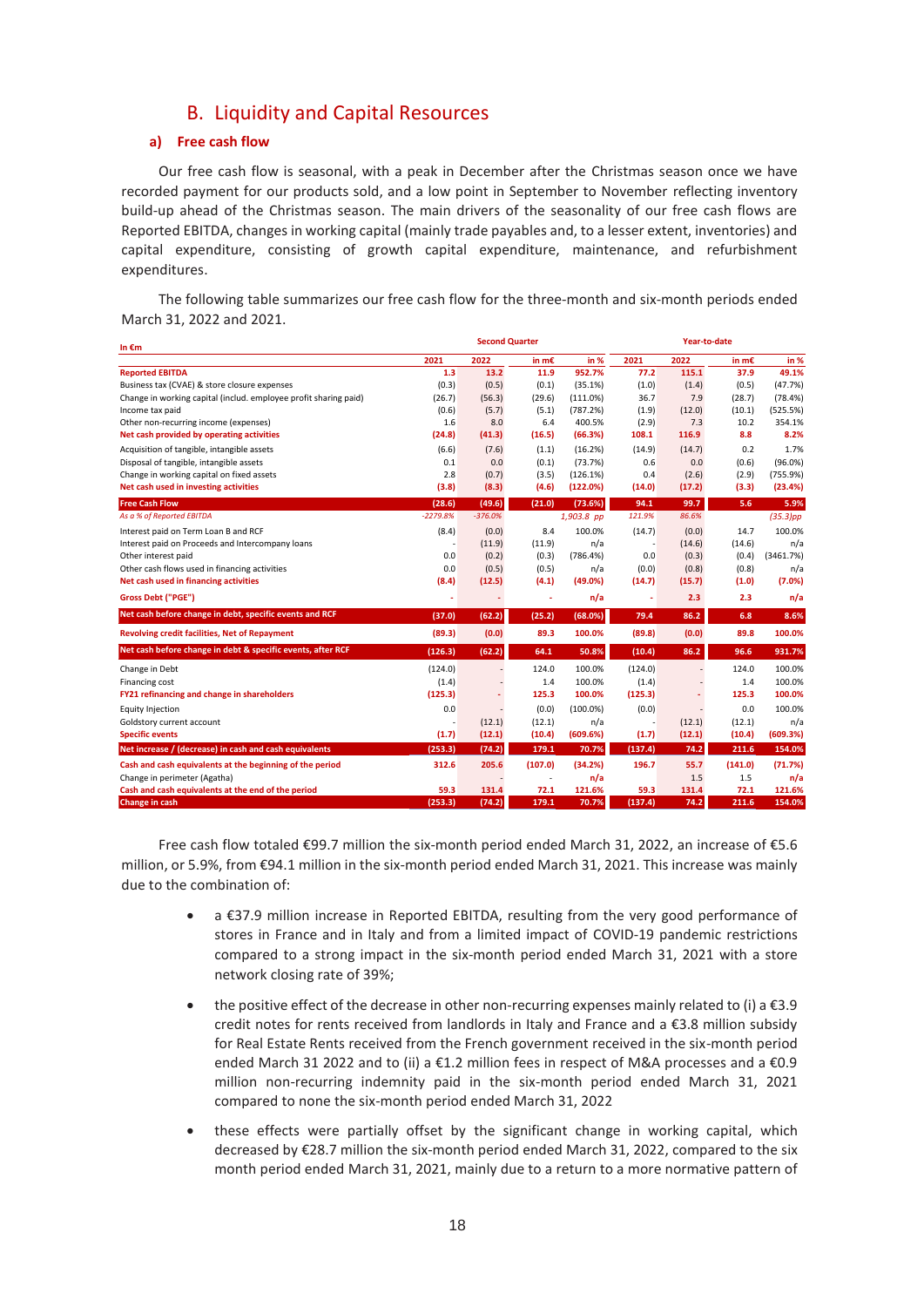purchases as of March 31, 2022 as compared to March 31, 2021 due to the delay in purchase plans resulting from the COVID-19 pandemic (which led to the postponement of invoice payments to suppliers in the six-month period ended March 31, 2021);

- By the negative effect of net cash used in investing activities, which increased by €3.3 million, mainly related to change in working capital on fixed assets;
- And by  $E10.1$  million increase in income tax payments resulting from  $E12.0$  million in income tax paid the six-month period ended March 31, 2022, compared to €1.9 million in income tax paid in the six-month period ended March 31, 2021.

Net cash used in financing activities totaled €15.7 million, an increase of €1.0 million, or 7%, from €14.7 million in the six-month period ended March 31, 2021. Gross Debt for €2.3 million corresponds to the withdrawal of a State Guaranteed Loan ("PGE") granted to Agatha the six-month period ended March 31, 2022.

Net cash flow before change in debt, specific events and RCF totalled €86.2 million for the six-month period ended March 31, 2022, an increase of €6.8 million, or 8.6%, from €79.4 million in the six-month period ended March 31, 2021, showing strong cash generation after financing activities and before refinancing and specific events.

## **b) Capital expenditure**

Our total capital expenditures are mainly driven by the maintenance and refurbishment of our stores, as well as the opening of new stores. We benefit from low maintenance capital expenditure requirements, which give us flexibility to protect our free cash flow. We generally perform a full refurbishment of our stores once every 12 to 15 years.

The following table provides the detail of our capital expenditure for the three-month and six-month periods ended March 31, 2022 and 2021:

|                                             |       |       | <b>Second Quarter</b> |               |        |        | Year-to-Date |            |
|---------------------------------------------|-------|-------|-----------------------|---------------|--------|--------|--------------|------------|
| In $\epsilon$ m                             | 2021  | 2022  | Var. $mE$             | <b>Var. %</b> | 2021   | 2022   | Var. m€      | Var. %     |
| Maintenance Capital Expenditure             | (1.3) | (1.5) | (0.2)                 | 14.1 %        | (2.7)  | (3.4)  | (0.7)        | 23.9 %     |
| Refurbishment Capital Expenditure           | (0.6) | (1.3) | (0.6)                 | 99.7%         | (1.9)  | (2.5)  | (0.6)        | 32.9 %     |
| <b>Expansion Capital Expenditure</b>        | (1.0) | (1.0) | (0.1)                 | 5.2%          | (2.0)  | (1.4)  | 0.6          | $(28.6)\%$ |
| <b>Store Capital Expenditure</b>            | (2.9) | (3.8) | (0.9)                 | 30.0 %        | (6.6)  | (7.3)  | (0.7)        | 10.8 %     |
| Shine 2020 - IT Project Capital Expenditure | (2.1) | (1.9) | 0.2                   | (10.6)%       | (4.8)  | (3.5)  | 1.3          | (27.9)%    |
| Other Capital Expenditure                   | (1.5) | (1.9) | (0.4)                 | 26.5 %        | (3.6)  | (3.9)  | (0.4)        | 10.6 %     |
| IT & Corporate Capital Expenditure          | (3.7) | (3.8) | (0.2)                 | 4.9%          | (8.4)  | (7.4)  | 1.0          | $(11.5)\%$ |
| <b>Total Capital Expenditure</b>            | (6.6) | (7.6) | (1.1)                 | 16.1%         | (14.9) | (14.7) | 0.2          | (1.7)%     |
| Disposal of fixed and intangible assets     | 0.1   | 0.0   | (0.1)                 | $(73.7)\%$    | 0.6    | 0.0    | (0.6)        | $(96.0)\%$ |
| Change in working capital on fixed assets   | 2.8   | (0.7) | (3.5)                 | $(126.1)\%$   | 0.4    | (2.6)  | (2.9)        | (755.9)%   |
| Net Cash Used in Investing Activities       | (3.8) | (8.3) | (4.6)                 | 121.8 %       | (14.0) | (17.2) | (3.3)        | 23.4 %     |

Total capital expenditure was €17.2 million the six-month period ended March 31, 2022, an increase of €3.3 million or 23.4%, compared to €14.0 million in the same period prior year.

## C. Pro forma Goldstory SAS

On February 26, 2021, Altamir and certain of its affiliates, certain members of management and certain co-investors purchased, directly or indirectly, 100% of the issued and outstanding shares of Thom Group. For the acquisition, a bidco, Goldstory S.A.S., was created above Thom Group.

## **a) Pro forma Information**

This discussion and analysis include the consolidated financial information of the Company, Thom Group. However, the restrictive covenants included in the indenture for the Senior Secured Notes will apply to Goldstory S.A.S. and its restricted subsidiaries. Set forth below are the principal items reflected in the Goldstory S.A.S. financial statements, as at and for the period from October 1, 2021 through March 31, 2022, that are specific to the Issuer and do not apply to the Company:

- €620 million aggregate principal amount of Senior Secured Notes corresponding to:
	- €370 million aggregate principal amount of 5.375% senior secured notes due 2026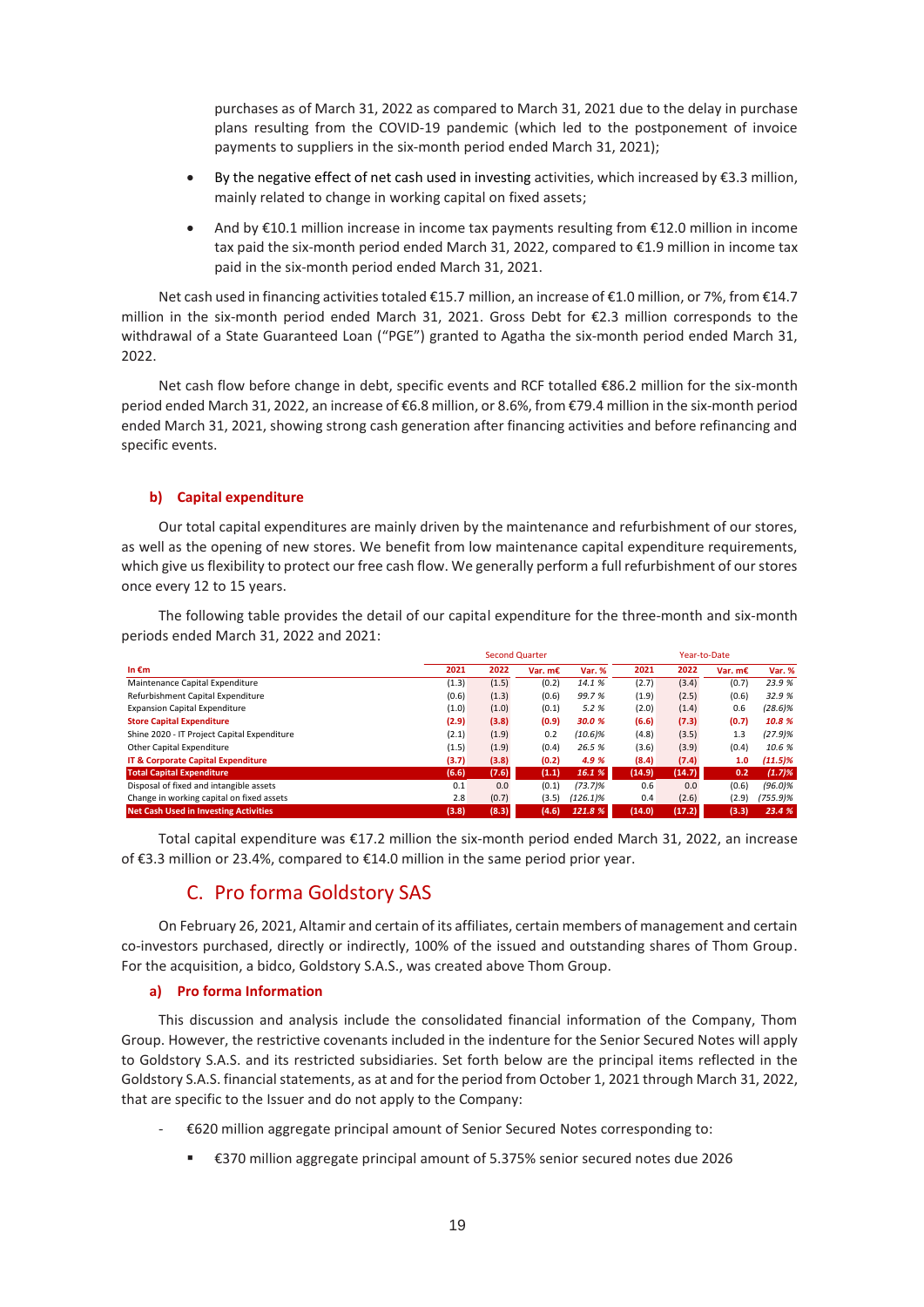- €250 million aggregate principal amount of floating rate notes due 2026 (with a margin of EURIBOR plus 550 basis points)
- €16.9 million interest on the Senior Secured Notes, which was paid during the six-month period ended March 31, 2022 and €2.8 million accrued on the Balance Sheet as of March 31, 2022
- €15.7 million in financing costs remaining as of March 31, 2022 and which will be amortized over the life of the Senior Secured Notes
- €13.1 million in cash and cash equivalents
- other operating expenses resulting in an impact of  $E(1.7)$  million on EBITDA
- €0.3 million of other non-recurring expenses specific to Goldstory
- €1.8 million of positive change in working capital specific to Goldstory
- €0.5 million of fees for non-utilization of our Revolving Credit Facility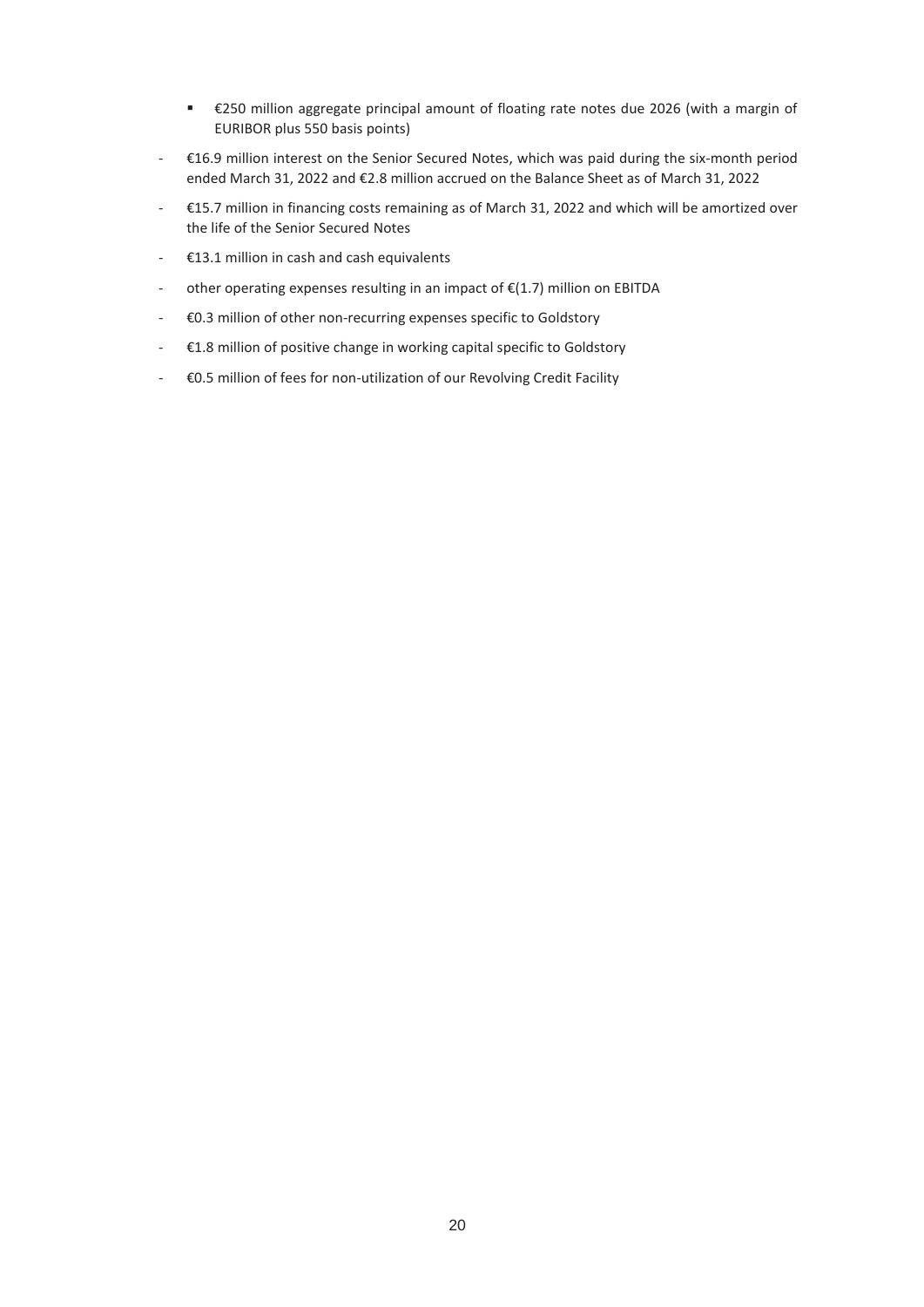|  | b) Cash Flow - Bridge between Thom Group SAS and Goldstory SAS |  |  |  |  |  |
|--|----------------------------------------------------------------|--|--|--|--|--|
|--|----------------------------------------------------------------|--|--|--|--|--|

| In $\epsilon$ m                                                      | <b>THOM</b><br><b>GROUP</b> | <b>Operating GS</b> | <b>Interco</b><br>loan<br>(GS/THG) | <b>SSN Impact</b> | Non-used<br><b>RCF</b><br>interests | <b>GOLDSTORY</b><br><b>PROFORMA</b> |
|----------------------------------------------------------------------|-----------------------------|---------------------|------------------------------------|-------------------|-------------------------------------|-------------------------------------|
|                                                                      | 2022.03                     |                     |                                    |                   |                                     | 2022.03                             |
| <b>Reported EBITDA</b>                                               | 115.1                       | (1.7)               |                                    |                   |                                     | 113.5                               |
| Business tax (CVAE) & store closure expenses                         | (1.4)                       |                     |                                    |                   |                                     | (1.4)                               |
| Change in working capital (includ. employee profit sharing paid)     | 7.9                         | 1.8                 |                                    |                   |                                     | 9.8                                 |
| Income tax paid                                                      | (12.0)                      | (0.0)               |                                    |                   |                                     | (12.0)                              |
| Other non-recurring income (expenses)                                | 7.3                         | (0.3)               |                                    |                   |                                     | 7.0                                 |
| Net cash provided by operating activities                            | 116.9                       | (0.1)               |                                    |                   |                                     | 116.8                               |
| Acquisition of tangible, intangible assets                           | (14.7)                      | (0.0)               |                                    |                   |                                     | (14.7)                              |
| Disposal of tangible, intangible assets                              | 0.0                         |                     |                                    |                   |                                     | 0.0                                 |
| Change in working capital on fixed assets                            | (2.6)                       |                     |                                    |                   |                                     | (2.6)                               |
| Net cash used in investing activities                                | (17.2)                      | (0.0)               |                                    |                   |                                     | (17.2)                              |
| <b>Free Cash Flow</b>                                                | 99.7                        | (0.1)               |                                    |                   |                                     | 99.6                                |
| As a % of Reported EBITDA                                            | 86.6%                       |                     |                                    |                   |                                     | 87.8%                               |
| Interest paid on RCF                                                 | (0.0)                       |                     |                                    |                   | (0.5)                               | (0.5)                               |
| Interest paid on Proceeds and Intercompany loans                     | (14.6)                      |                     | 14.6                               |                   |                                     |                                     |
| Interest on SSN                                                      |                             |                     |                                    | (16.9)            |                                     | (16.9)                              |
| Other interest paid<br>Other cash flows used in financing activities | (0.3)<br>(0.8)              | (0.1)               |                                    |                   |                                     | (0.3)<br>(0.9)                      |
| Net cash used in financing activities                                | (15.7)                      | (0.1)               | 14.6                               | (16.9)            | (0.5)                               | (18.6)                              |
|                                                                      |                             |                     |                                    |                   |                                     |                                     |
| <b>Gross Debt ("PGE")</b>                                            | 2.3                         |                     |                                    |                   |                                     | 2.3                                 |
| Net cash before change in debt, specific events and RCF              | 86.2                        | (0.2)               | 14.6                               | (16.9)            | (0.5)                               | 83.3                                |
| <b>Revolving credit facilities, Net of Repayment</b>                 | (0.0)                       | ÷                   | ٠                                  | ÷                 |                                     |                                     |
| Net cash before change in debt & specific events, after RCF          | 86.2                        | (0.2)               | 14.6                               | (16.9)            | (0.5)                               | 83.3                                |
| FY21 refinancing and change in shareholders                          |                             |                     |                                    |                   |                                     |                                     |
| Goldstory current account                                            | (12.1)                      |                     | 12.1                               |                   |                                     |                                     |
| <b>Specific events</b>                                               | (12.1)                      |                     | 12.1                               |                   |                                     |                                     |
| Net increase / (decrease) in cash and cash equivalents               | 74.2                        | (0.2)               | 26.6                               | (16.9)            | (0.5)                               | 83.3                                |
| Cash and cash equivalents at the beginning of the period             | 55.7                        | 4.0                 |                                    |                   |                                     | 59.7                                |
| Change in perimeter (Agatha)                                         | 1.5                         |                     |                                    |                   |                                     | 1.5                                 |
| Cash and cash equivalents at the end of the period                   | 131.4                       | 13.1                |                                    |                   |                                     | 144.4                               |
| Change in cash                                                       | 74.2                        | 9.1                 |                                    |                   |                                     | 83.3                                |

The €0.1 million difference in free cash flow between the Company and the Issuer was mainly due to Goldstory EBITDA, change in working capital and non-recurring expenses.

## **c) Capitalization**

The following table presents the total capitalization as of March 31, 2022 on an actual basis and on a pro forma basis for the transactions described above.

|                                            | At March 31, 2022 |                    |                  |
|--------------------------------------------|-------------------|--------------------|------------------|
|                                            | <b>THOM GROUP</b> |                    | <b>GOLDSTORY</b> |
| In $\epsilon$ m                            | <b>Actual</b>     | <b>Adjustments</b> | <b>Proforma</b>  |
| <b>Cash and cash equivalents</b>           | 131.4             | 13.1               | 144.4            |
| Proceed Loans (1)                          | (441.0)           | 441.0              |                  |
| Intercompany Loan (2)                      | (24.9)            | 24.9               |                  |
| Senior Secured Notes (3)                   |                   | (620.0)            | (620.0)          |
| Other third-party financial debt           | (3.2)             |                    | (3.2)            |
| Financial liabilities for long-term leases | (1.0)             |                    | (1.0)            |
| Other loans                                | (2.3)             |                    | (2.3)            |
| Revolving Credit Facility (4)              |                   | (0.1)              | (0.1)            |
| <b>Total third-party financial debt</b>    | (469.2)           | (154.2)            | (623.3)          |
| <b>Issuer's Equity (5)</b>                 | 433.6             | (73.7)             | 359.9            |
| <b>Total capitalization</b>                | 95.8              | (214.8)            | (119.0)          |

*(1) represents the two proceed loans between the Issuer and Thom Group for the net proceeds of the issuance of the Fixed Rate Notes and the Floating Rate Notes* 

*(2) represents the intercompany loan between the Issuer and Thom Group following the conversion of former convertible bonds*

(3) represents the aggregate principal amount of Senior Secured Notes released from escrow on the acquisition date (February 26, 2021) excluding any debt issuance costs<br>(4) represents the €90 million New RCF, which will be

*(5) represents the Share Capital and the Share Premium of the Company and the Issuer*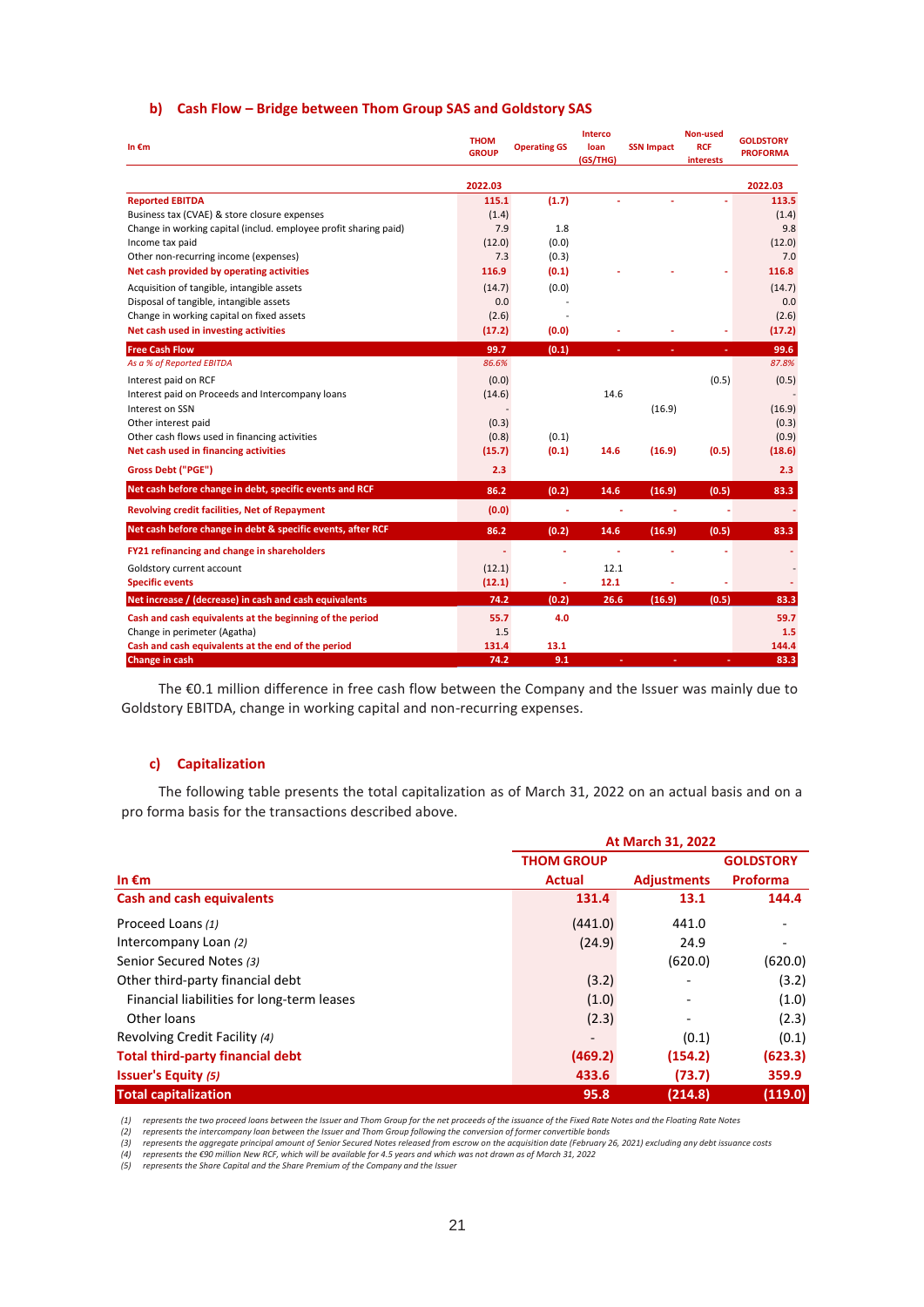# D. Off-Balance Sheet Arrangements

We are party to various customary off-balance sheet arrangements. As of March 31, 2022, they included:

- *Post-employment benefits* in France totaling €1.2 million.
- *Pledges listed below are granted for the benefit of the noteholders under the Senior Secured Notes and the banks under the New RCF agreement:*
	- *Pledge over shares in the Company held by the Issuer;*
	- *Pledge over the Issuer's material bank accounts;*
	- *Pledge over receivables above a specified threshold arising under certain intragroup loans (proceeds loan and cash pool) between the Issuer and any member of the Group;*
	- *Pledge over shares in THOM S.A.S. held by the Company;*
	- *Pledge over the Company's material bank accounts;*
	- *Pledge over receivables above a specified threshold arising under certain intragroup loans (proceeds loan and cash pool) between the Company and any member of the Group;*
	- *Pledge over shares in Stroili Oro S.p.A. held by THOM S.A.S.;*
	- *Pledge over THOM S.A.S.'s material bank accounts;*
	- *Pledge over receivables above a specified threshold arising under certain intragroup loans (proceeds loan and cash pool) between THOM S.A.S. and any member of the Group;*
	- *Pledge over THOM S.A.S.'s material trademarks (Histoire d'Or and Marc Orian);*
	- *Pledge over Stroili Oro S.p.A.'s material bank accounts;*
	- *Pledge over receivables above a specified threshold arising under certain intragroup loans between Stroili Oro S.p.A. and any member of the Group ; and*
- *Bank guarantees or guarantee on first demand in favor of certain lessors and suppliers totaling €20.1 million, including €2.7 million in France, €15.4 million in Italy, €1.0 in Belgium and €1.0 million in Germany.*
- *Hedges:*
	- We hedge against fluctuations in the U.S. dollar/euro foreign exchange rate by entering into forwards and collars. As of March 31, 2022, we had entered into forwards in a notional amount of \$20.0 million, 100% of which have maturities of less than one year; and into collars in a notional amount of \$57.2 million, 60% of which have maturities of less than one year;
	- We have entered into euro-denominated derivative instruments relating to fluctuations in the price of gold, which cover the period from April 2022 to February 2023. These derivative instruments were complemented with physical gold held in inventory, which represented approximately eight and a half months of purchases as of March 31, 2022, thus providing us with an overall hedge of nearly twenty months relating to gold price fluctuations. The notional amount covered is explained by the physical stock of 16,077 ounces which represented a value of €27.8 million as of March 31, 2022.
- *Commitments received: As of March 31, 2022, the Group had a €90.0 million New RCF, which was not drawn.*

## E. Qualitative and Quantitative Disclosures About Market Risks

We are exposed to market risk primarily due to changes in foreign currency exchange rates and, to a lesser extent, in commodity prices and interest rates. In certain situations, we seek to reduce earnings and cash flow volatility associated with fluctuations in foreign currency exchange rates and commodity prices by entering into financial arrangements to hedge against a portion of the risks associated with such volatility. We do not use derivatives for trading or speculative purposes.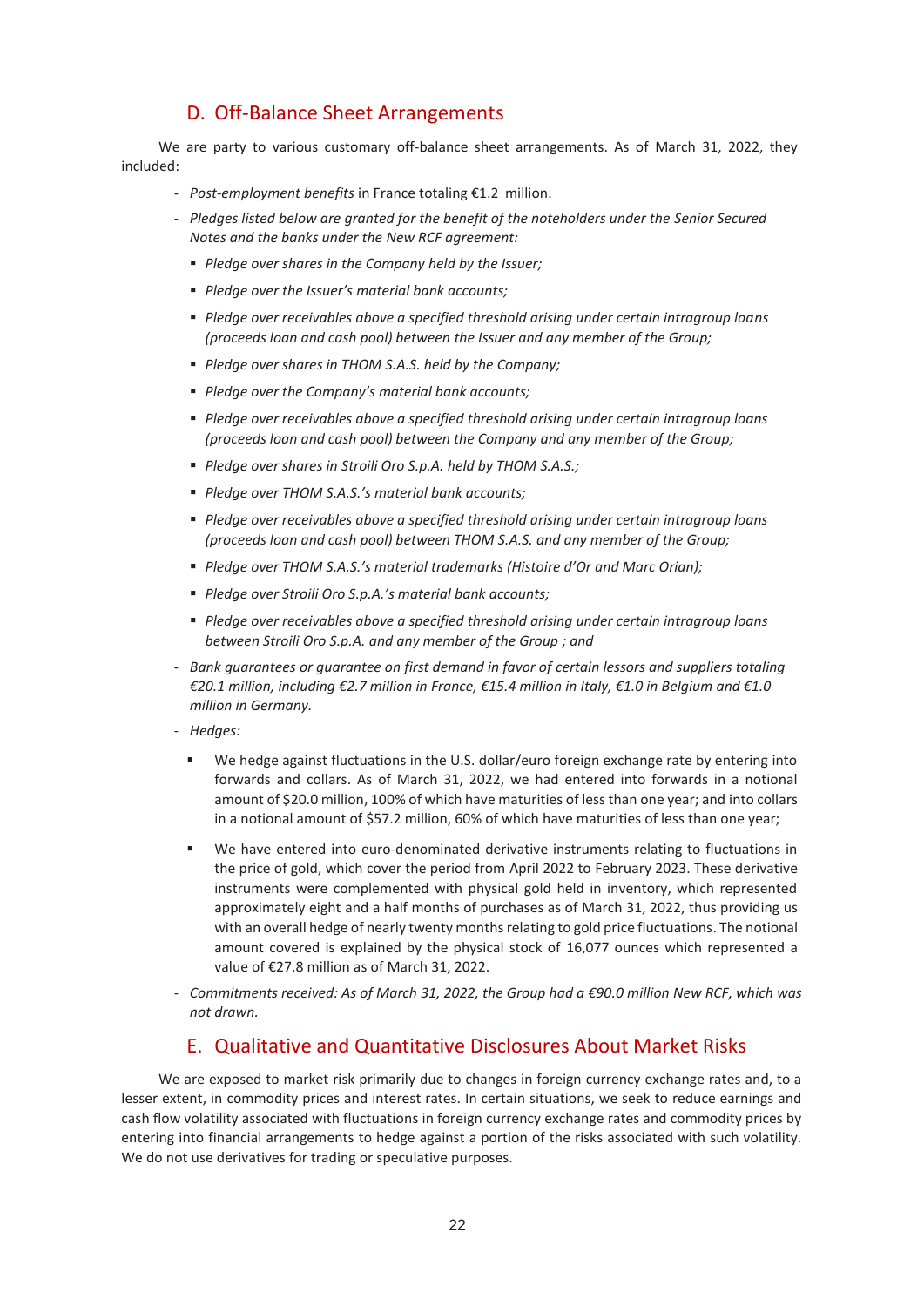## **a)** *Foreign currency exchange rate risk*

Our functional currency for sales and costs (other than cost of goods sold) is the euro. We have limited foreign currency exposure, principally derived from purchases from certain suppliers which are conducted in U.S. dollars. Approximately 25% of our costs of goods sold were denominated in U.S. dollars in the six-month period ended March 31, 2022. We have historically been able to pass on to final customers any foreign effect impact. We also hedge U.S. dollar foreign exchange rate risks via forwards and collars. As of March 31, 2022, \$77.2 million in notional amount of forwards and collars with maturities between Avril 2022 and August 2023 were contracted. Historically, we hedge through forwards and collars nearly all our anticipated purchases denominated in U.S. dollars for one year.

#### *b) Commodity price risk*

We are subject to commodity price risk associated with changes in the prices of gold, silver, and diamonds and, to a lesser extent, other precious and semi-precious stones, through our purchase of precious jewelry. Although we do not generally directly purchase the metals and other components of the jewelry we sell, price increases and availability of gold, silver, diamonds, and other precious metals are reflected in the manufacturing and assembling prices that we pay to our suppliers. Variations in gold prices have a greater impact than variations in the prices of other commodities, as the proportion of the price of gold to the total price that we pay for a given piece of gold jewelry is much higher than the proportion of the price of the metals and other components used to the total price of other jewelry items. We adjust our activities through our gold repurchase and exchange program based on our hedging needs. For example, we decreased our gold repurchase activities in the financial year ended September 30, 2019, because of the decrease in the spot price of gold from August to September 2019. In addition, we adjust our gold inventory (totaling 15,276 ounces or €26.3 million at the end of December 31, 2021) as a physical hedge against fluctuations in the price of gold. In the financial year ended September 30, 2021, gold-based products accounted for 58% of our purchases by cost, with 55% of such costs being attributable to the purchase of gold and the remainder to manufacturing, freight, and customs costs.

In addition, to hedge our exposure to fluctuations in the price of gold, we also enter derivative financial instruments, such as synthetic swaps and calls. As of March 31, 2022, we were beneficiaries of synthetic call options, allowing us to purchase up to 16,850 ounces (approximately 478 kilograms) of gold, and swaps, allowing us to purchase up to 3,700 ounces (approximately 105 kilograms). Combining such derivatives and our physical gold inventory, we hedged our gold purchasing needs for almost twenty months following the end of the six-month period ended March 31, 2022.

## *c) Interest rate risk*

As of March 31, 2022, we were exposed to interest rate risk on drawings under the New RCF and the Floating Rate Notes. The Group finalized, at Goldstory level, its EURIBOR interest rate hedging structure to adapt it to the new financing structure in place since February 26, 2021.

Most of our cash and cash equivalents have generally been invested in fixed rate instruments such as short-term deposits or certificates of deposit.

#### *d) Credit and counterparty risk*

Credit risk is the risk that one party to a financial liability will cause a loss for the other party by defaulting on its obligations. Our credit risk arises from cash and cash equivalents, derivative financial instruments and deposits with banks and financial institutions, as well as credit exposures to suppliers or wholesale customers, including outstanding receivables and committed transactions. Sales to retail customers are made in cash, checks or through third-party credit cards and debit cards.

#### *e) Liquidity risk*

We closely monitor liquidity risk for the Group as a whole and for each of our subsidiaries by means of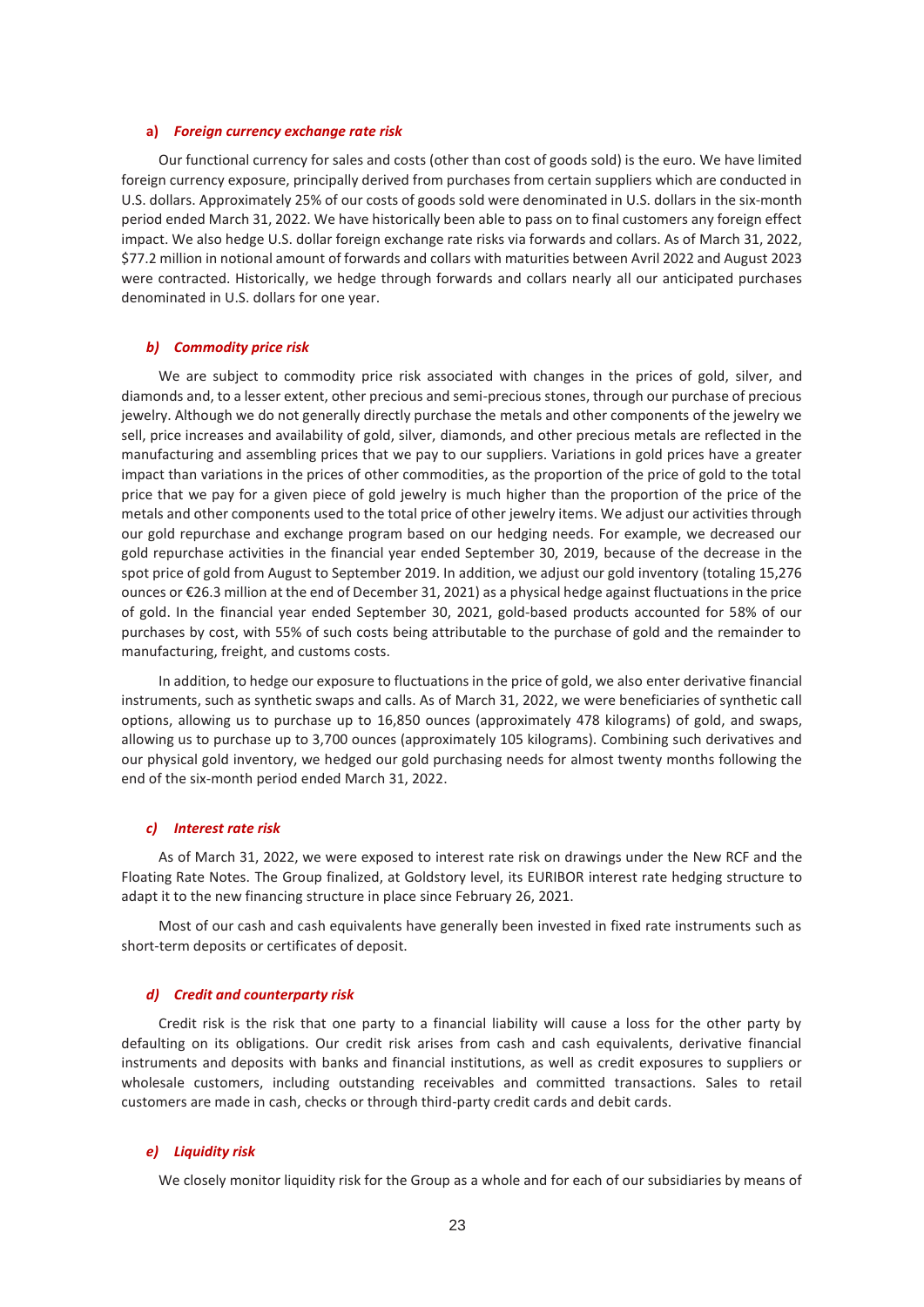the implementation and regular review of the Group financial reporting procedures. We analyze the contractual obligations relating to loans and borrowings in terms of interest payable and the Group commitments arising from the interest rate derivatives recognized under balance sheet assets and liabilities.

Expected future cash flows are calculated based on the remaining contractual maturities of the associated financial liabilities. Future floating interest rate payments are set based on the most recent coupon for the current period and based on the rates applicable at the reporting date for cash flows relating to future dates. Net interest paid or received on swaps is determined in accordance with the same principles.

## F. Selected Critical Accounting Policies and Estimates

The preparation of our consolidated financial statements requires management at the Group and division levels to use judgments, estimates and assumptions, including expectations of future events, which affect the reported amounts of certain financial statement line items.

These assessments and estimates are reviewed at each reporting date and the underlying assumptions are adjusted, where appropriate, based on actual results, experience and any other relevant factors given the economic circumstances. The effects of such adjustments are recognized when made.

The items reported in the Group's future consolidated financial statements may differ from current estimates due to changes in the assumptions made and economic circumstances at the reporting date.

The main assumptions relating to future events and other sources of estimation uncertainty at the reporting date that may have a significant risk of resulting in a material adjustment to the carrying amounts of assets and liabilities are presented below.

#### *Impairment of non-financial assets*

Under French GAAP, goodwill and other intangible assets with indefinite useful lives are not amortized but are subject to testing for impairment at least once a year and whenever there is an indication of impairment. Other depreciable non-financial assets are tested for impairment when there is an indication that their carrying amount may exceed their recoverable amount. In assessing value in use, management estimates the future cash flows that the entity expects to obtain from the asset or cash generating unit and applies an appropriate discount rate to calculate their present value.

#### *Employee benefit liabilities*

Costs relating to defined benefit plans are estimated using the actuarial valuation method and recognized off-balance sheet in accordance with French GAAP. Actuarial valuations are based on assumptions regarding discount rates, salary increases, mortality and pension increases.

#### *Provisions*

Provisions covers liabilities with an uncertain due date and of an uncertain amount, resulting from loyalty programs, litigation, and other risks. A provision is recognized whenever we have a contractual, legal, or implied obligation arising from a past event and when future cash disbursements can be reliably estimated. Liabilities resulting from restructuring plans are recognized when an obligation exists, the detailed plans are finalized, and it is reasonably expected that they will be implemented.

#### *Taxes*

Deferred tax assets relating to tax losses carried forward are recognized to the extent of the following two criteria: (i) the net amount of deferred tax liabilities for temporary differences and (ii) the probability that future taxable profit will be available against which the benefits of the tax losses can be utilized. To determine the amount of deferred tax assets to be recognized, management is required to estimate the amount and probability of future taxable profit.